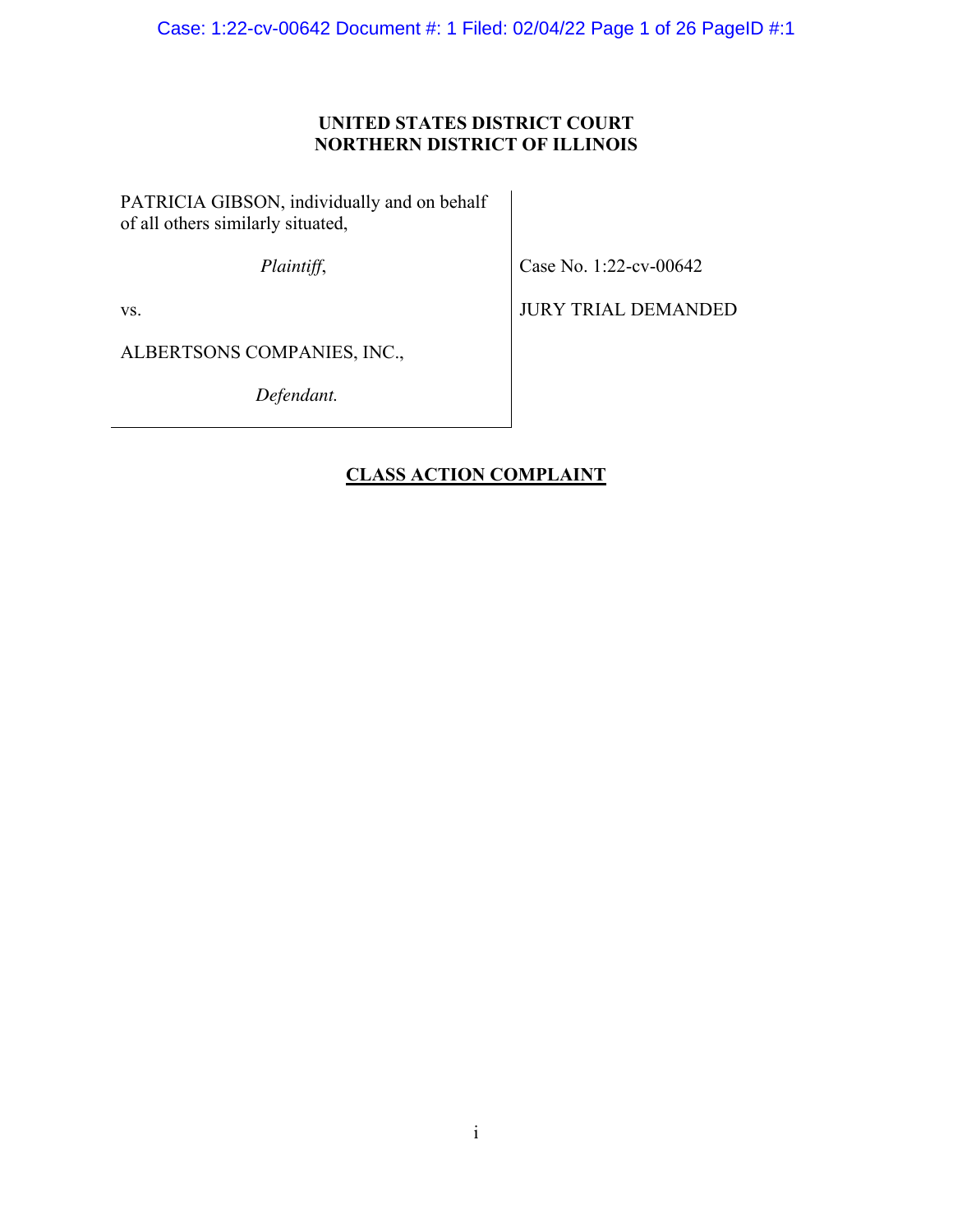# **Table of Contents**

| $\mathbf{I}$ . |                 |                                                                         |  |
|----------------|-----------------|-------------------------------------------------------------------------|--|
| II.            |                 |                                                                         |  |
| III.           |                 |                                                                         |  |
| IV.            |                 |                                                                         |  |
|                | A.              | Defendant makes, markets, and sells Signature Care products prominently |  |
|                | Β.              |                                                                         |  |
|                | $\mathcal{C}$ . |                                                                         |  |
|                | D.              |                                                                         |  |
|                | Ε.              |                                                                         |  |
| V.             |                 |                                                                         |  |
| VI.            |                 |                                                                         |  |
| VII.           |                 |                                                                         |  |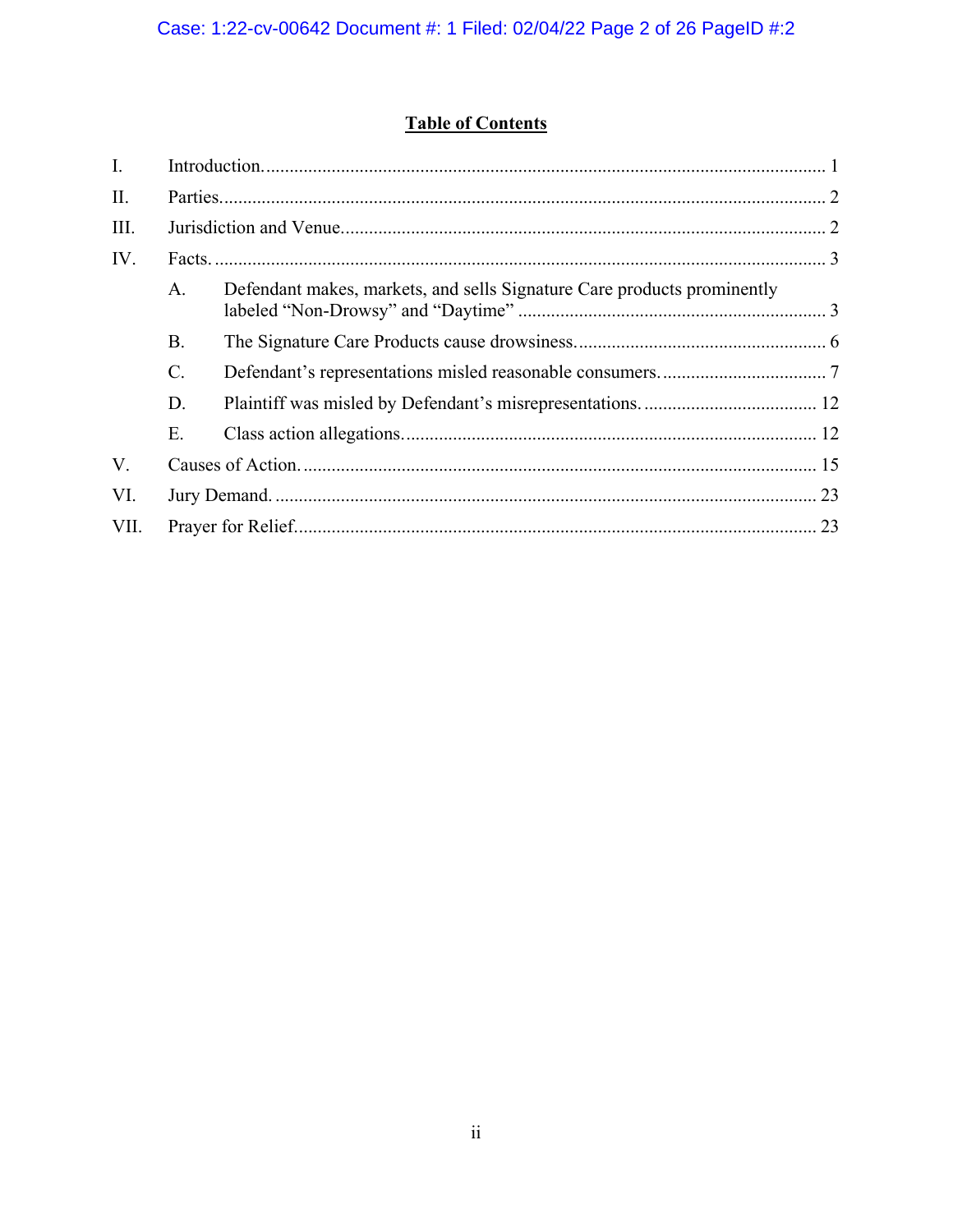## **I. Introduction.**

<u>.</u>

1. Defendant makes, sells, and markets "Signature Care" over-the-counter cough, cold and flu medicine (the "Non-Drowsy Signature Care Products" or "Products"), including generic Signature Care versions of brands like DayQuil and Robitussin. <sup>1</sup> Like the branded versions, these medicines contain the active ingredient Dextromethorphan Hydrobromide ("DXM"), an ingredient that causes drowsiness.

2. Defendant's Non-Drowsy Signature Care Products state prominently on the front of their label that they are "Non-Drowsy" and "Daytime" products (juxtaposed against Defendant's "Nighttime" versions). By prominently labeling these products as "Non-Drowsy" and "Daytime," Defendant led Plaintiff and other consumers to believe that the Non-Drowsy Signature Care Products do not cause drowsiness, and that drowsiness is not a side effect of those products. Defendant also led Plaintiff and other consumers to believe that those products are for use during the day, and can be safely and satisfactorily consumed during waking hours, at work, and while driving and operating machinery.

3. But the truth is that products containing DXM—and thus the Non-Drowsy Signature Care Products—do cause drowsiness, and that drowsiness is a known side effect of DXM (a fact not known by the average consumer). In reality, the Products cause drowsiness, which in effect destroys the primary reason for purchasing the "Daytime" Products in the first place – for use during the day, when consumers do *not* want to be drowsy.

4. In this way, Defendant misled Plaintiff and other consumers about the effects of the Non-Drowsy Signature Care Products. This was a material misrepresentation that Plaintiff and other reasonable consumers—relied on when deciding to buy the products. Had Defendant

<sup>&</sup>lt;sup>1</sup> The Non-Drowsy Signature Care Products include all Signature Care products sold by Defendant that are labeled "Non-Drowsy" and that contain Dextromethorphan Hydrobromide.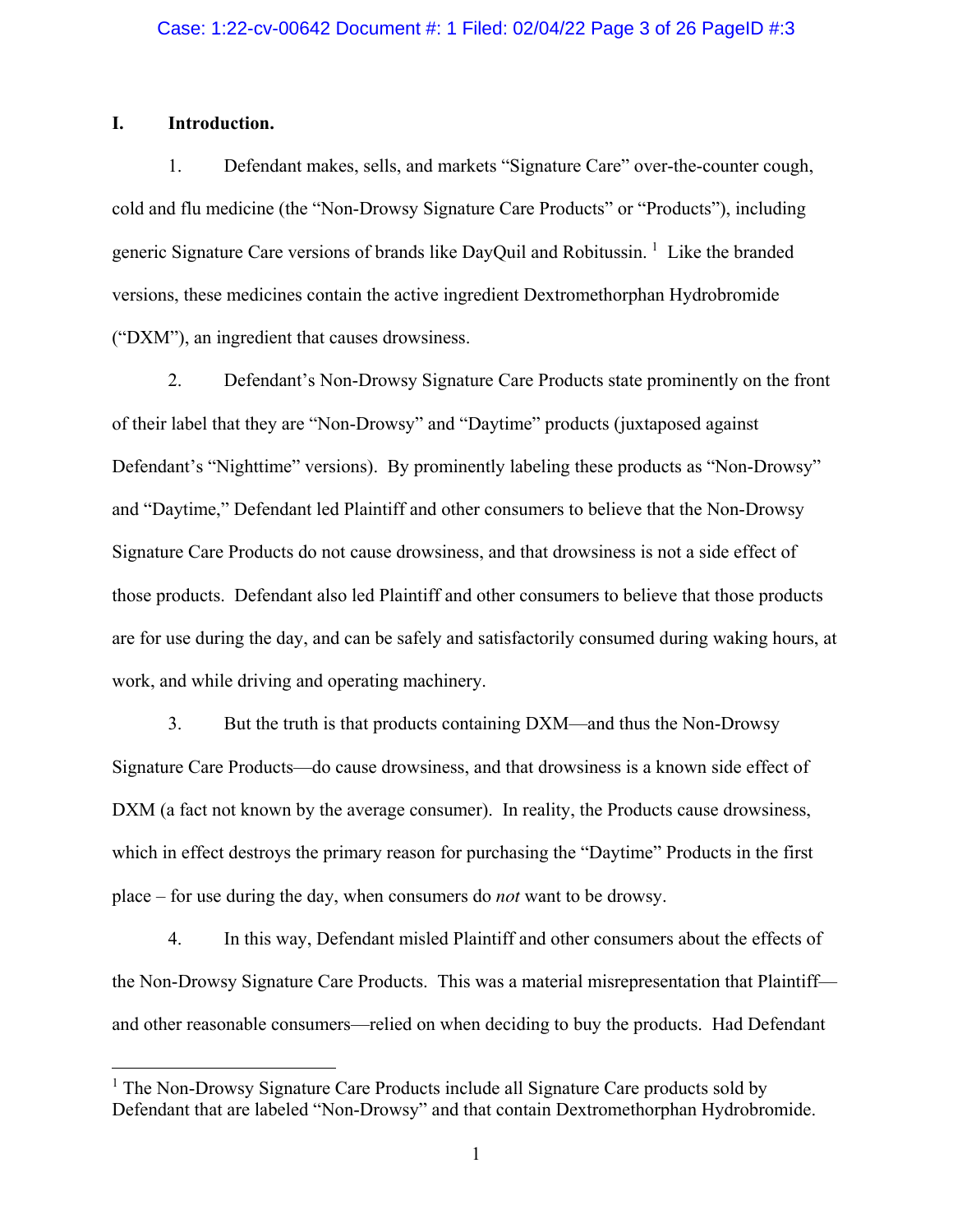#### Case: 1:22-cv-00642 Document #: 1 Filed: 02/04/22 Page 4 of 26 PageID #:4

been truthful, Plaintiff and other consumers would not have purchased the products or would have paid less for them.

5. Plaintiff brings this case for herself and for millions of other consumers who purchased Non-Drowsy Signature Care Products.

**II. Parties.** 

6. Plaintiff Patricia Gibson is a citizen of Illinois (domiciled in Flossmoor). The proposed class (identified below) includes citizens of every state within the United States.

7. Defendant Albertsons Companies, Inc. is a Delaware corporation with its principal place of business in Boise, Idaho, and has been doing business in the State of Illinois during all relevant times. Directly and through its agents, Albertsons Companies, Inc. has substantial contacts with, and receives substantial benefits and income from, the State of Illinois.

#### **III. Jurisdiction and Venue.**

8. This Court has subject matter jurisdiction under 28 U.S.C. § 1332(d)(2). The amount in controversy exceeds the sum or value of \$5,000,000, exclusive of interest and costs, and the matter is a class action in which one or more members of the proposed class are citizens of a state different from the Defendant.

9. The Court has personal jurisdiction over Defendant because it sold the Non-Drowsy Signature Care Products to consumers in Illinois, including Plaintiff.

10. Venue is proper under 28 U.S.C. § 1391(b)(1) and 28 U.S.C. § 1391(d) because Defendant would be subject to personal jurisdiction in this District if this District were a separate state, given that Defendant sold the Non-Drowsy Signature Care Products to consumers in this District, including Ms. Gibson. Venue is also proper under 28 U.S.C. § 1391(b)(2) because a substantial part of Defendant's conduct giving rise to the claims occurred in this District, including selling the Non-Drowsy Signature Care Products to Ms. Gibson.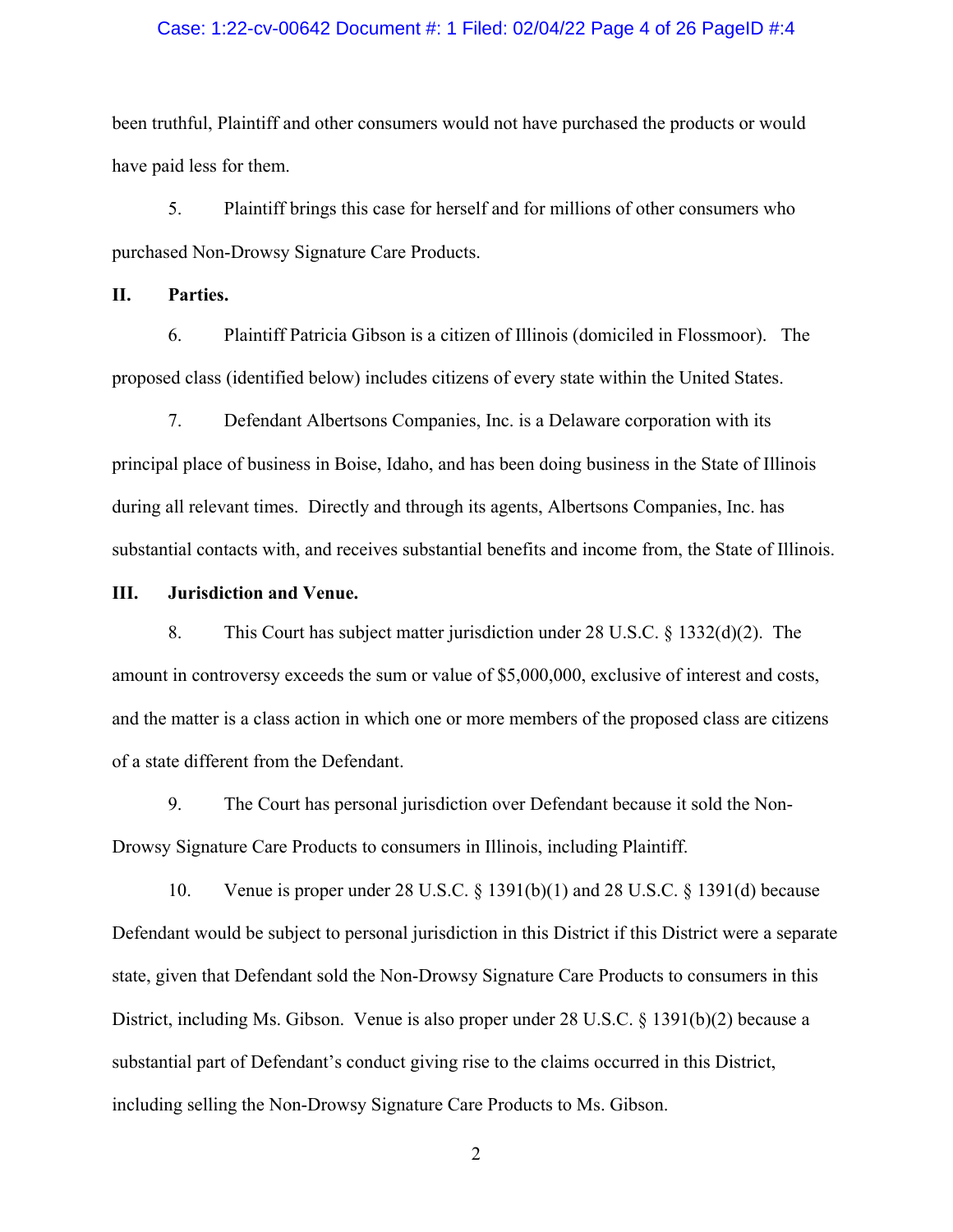**IV. Facts.** 

## **A. Defendant makes, markets, and sells Signature Care products prominently labeled "Non-Drowsy" and "Daytime"**

11. Albertsons manufactures, distributes, markets, and sells the Non-Drowsy

Signature Care Products.

12. The front label of each Product prominently states that the product is "Non-

Drowsy." For example:

## **Signature Care Daytime Severe Cold & Flu Relief Liquid** <sup>2</sup>



 $\overline{a}$ <sup>2</sup> https://www.safeway.com/shop/product-details.960197717.html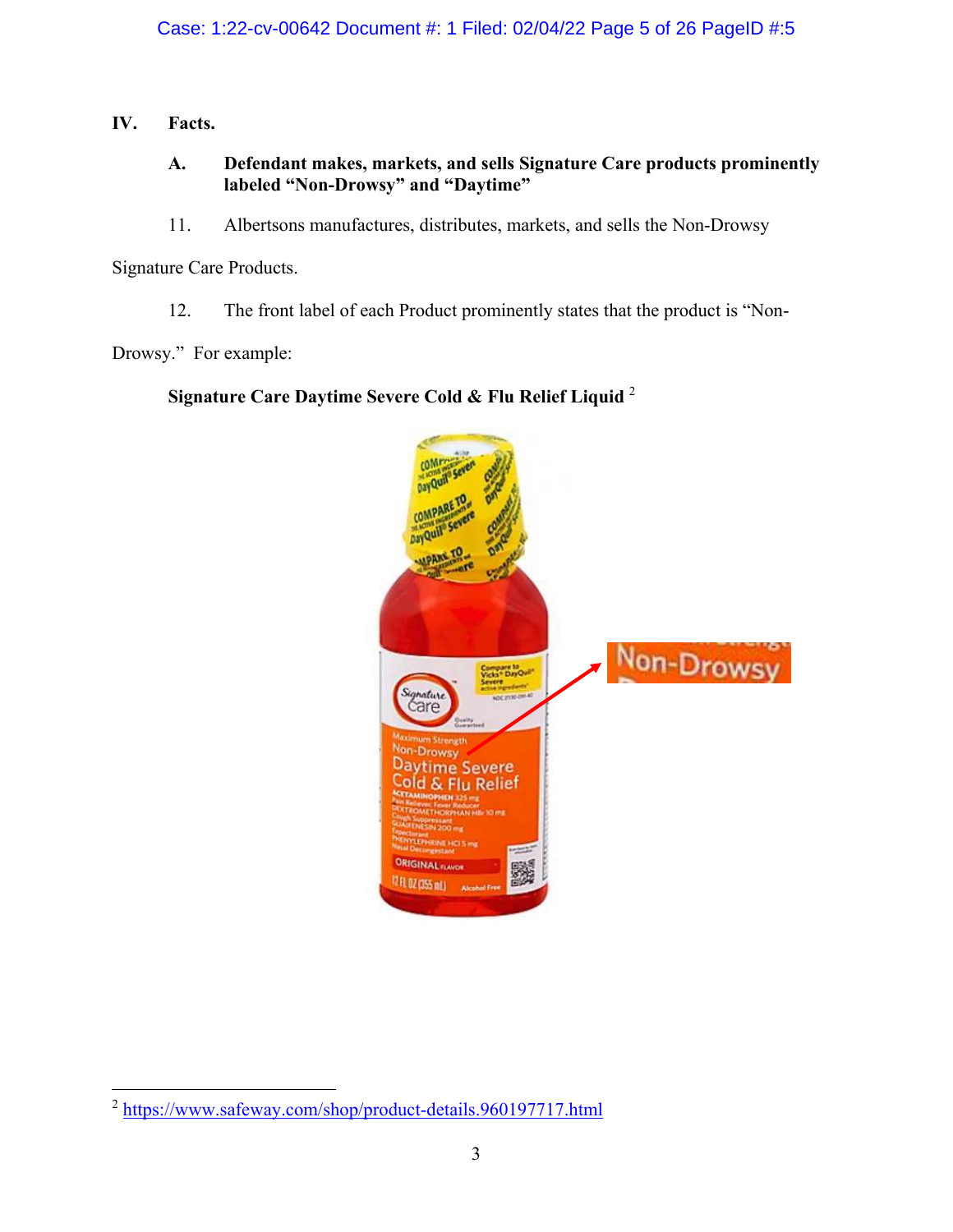Case: 1:22-cv-00642 Document #: 1 Filed: 02/04/22 Page 6 of 26 PageID #:6

**Signature Care Adult Cough + Chest Congestion Relief DM <sup>3</sup>**



**Signature Care Daytime Cold & Flu Relief Softgels <sup>4</sup>**



 $\overline{a}$ <sup>3</sup> https://www.safeway.com/shop/product-details.158050125.3132.html

<sup>4</sup> https://www.safeway.com/shop/product-details.960078042.html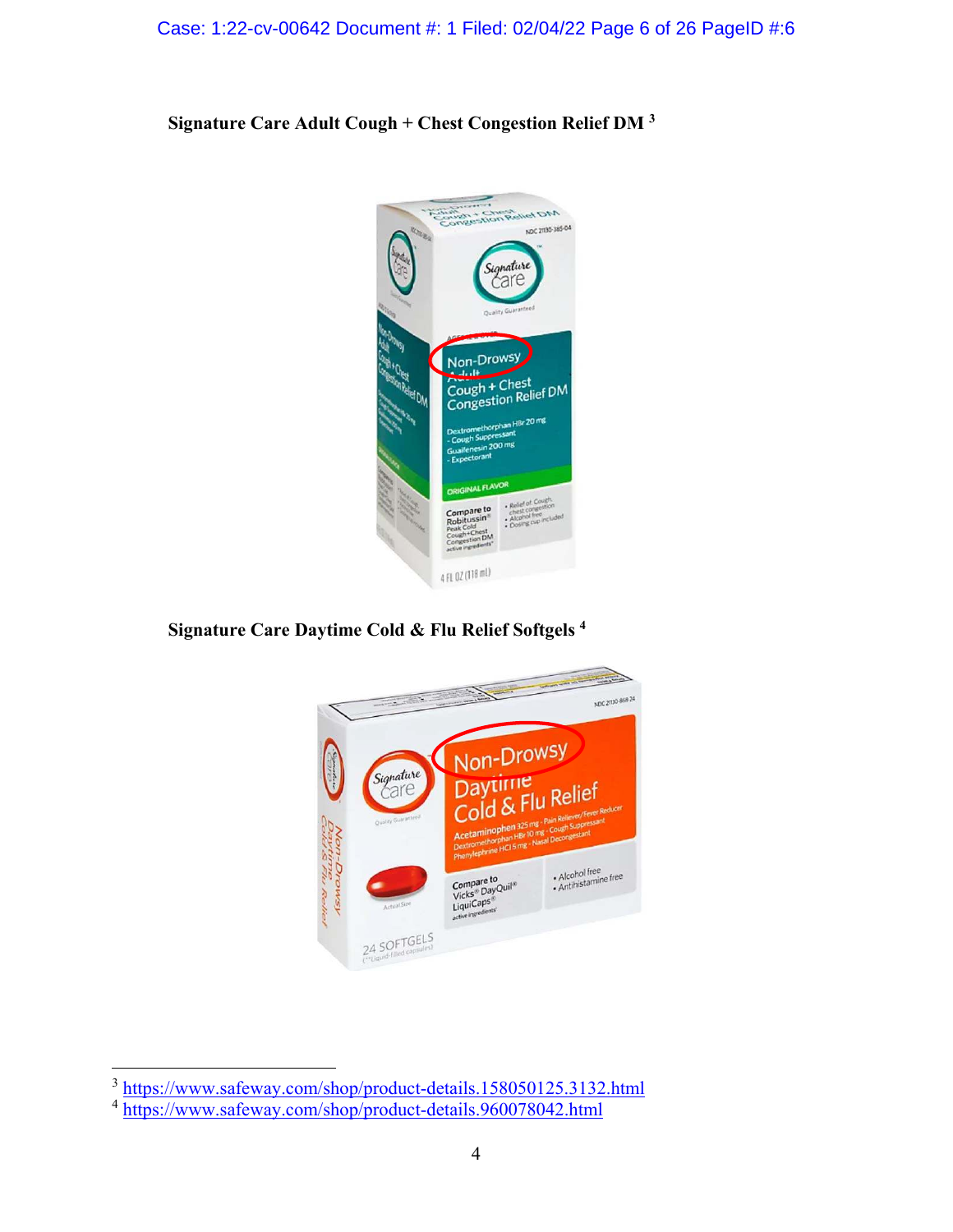#### Case: 1:22-cv-00642 Document #: 1 Filed: 02/04/22 Page 7 of 26 PageID #:7

13. Further, the Products are sold as "Daytime" products that are meant to be

consumed during the day, and offered for sale as an alternative to Defendant's Nighttime Cold & Flu Relief Products (which have no "Non-Drowsy" claim), such as the one pictured below:



14. In reality, however, the "Daytime" version causes drowsiness. Accordingly, if a reasonable consumer knew the truth, it would eviscerate the reason that consumers buy "Daytime" cold and flu relief products in the first place: to avoid drowsiness when they need to be alert.

15. These representations are materially the same across all Non-Drowsy Signature Care Products.

16. The Non-Drowsy Signature Care Products do not disclose anywhere on their packaging that they do or can cause drowsiness, or that drowsiness is a side effect of the Non-Drowsy Signature Care Products.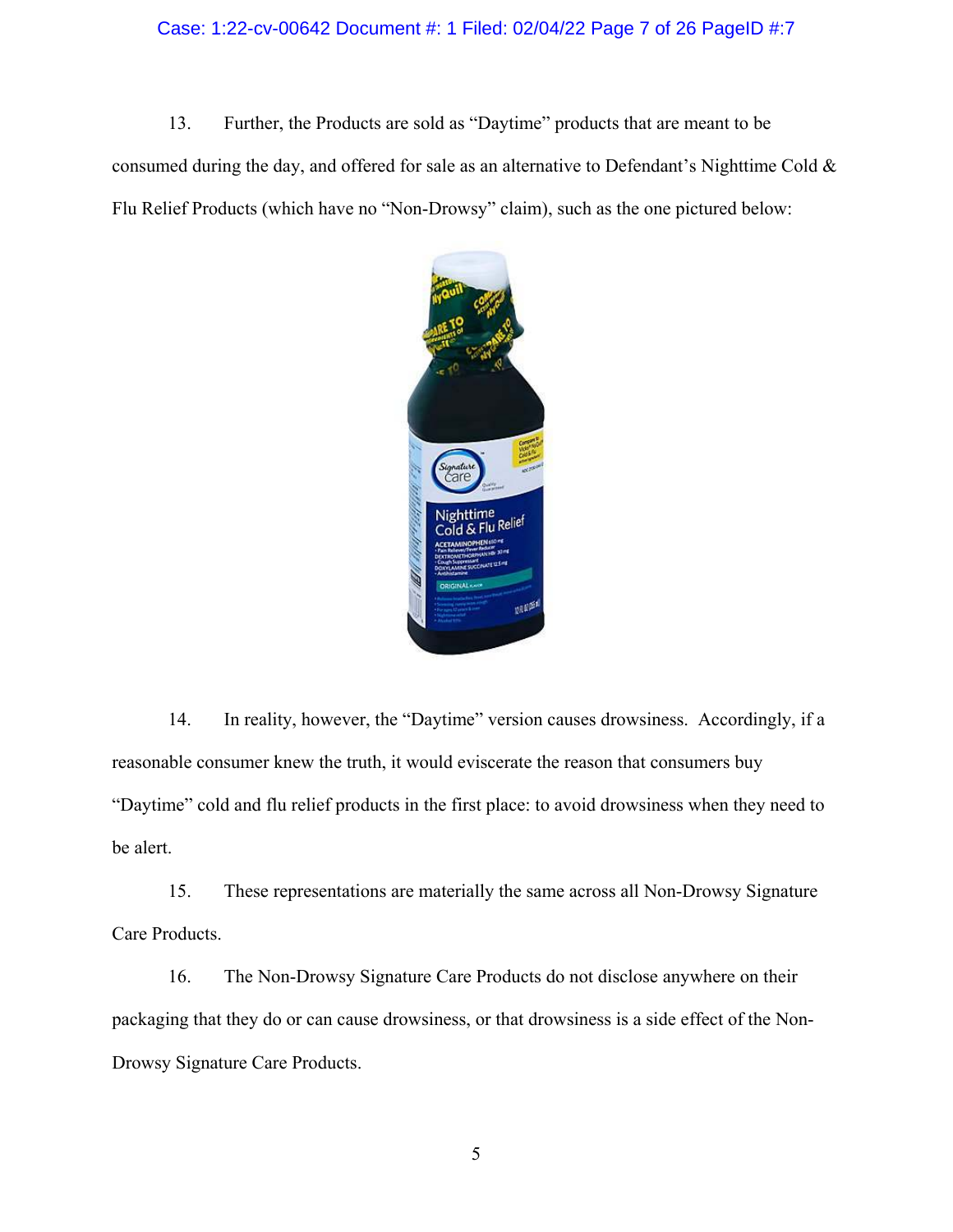#### Case: 1:22-cv-00642 Document #: 1 Filed: 02/04/22 Page 8 of 26 PageID #:8

17. Based on the prominent "Non-Drowsy" and "Daytime" label included on the face of each product, a reasonable consumer would believe that the products do not cause drowsiness. That is, a reasonable consumer would believe that drowsiness is *not* a side effect of the product.

18. Indeed, Defendant labeled the products this way because it intended consumers to rely on the labels and to believe that the products would not cause drowsiness, so that consumers would buy more products or pay more for them.

## **B. The Signature Care Products cause drowsiness.**

19. In truth, products containing DXM—like each of the Non-Drowsy Signature Care Products—do cause drowsiness. Drowsiness is a documented side effect of DXM at the recommended dosages. Authorities such as the National Library of Medicine<sup>5</sup> list drowsiness as a side effect of DXM.

20. Indeed, drowsiness is a common side effect at the recommended dosages. A study of DXM found that "[s]omnolence is a common side effect of centrally acting antitussive drugs" like dextromethorphan, and that 10.4% of users of products containing dextromethorphan develop drowsiness within three days of starting treatment with DXM cough medicine.<sup>6</sup> The "cases of intense somnolence" were "related only to dextromethorphan" and not to the other drug studied. And the patients in this clinical study were given an even smaller dosage of DXM (15

<u>.</u>

<sup>5</sup> Dextromethorphan: MedlinePlus Drug Information, National Library of Medicine, https://medlineplus.gov/druginfo/meds/a682492.html (last accessed November 22, 2021). <sup>6</sup> E. Catena and L. Daffonchio, "Efficacy and Tolerability of Levodropropizine in Adult Patients with Non-productive Cough, Comparison with Dextromethorphan," 10 Pulmonary Pharmacology & Therapeutics 89-96 (1997). The study reports this side effect as "somnolence." Somnolence means "the quality or state of being drowsy." Merriam Webster Dictionary, https://www.merriam-webster.com/dictionary/somnolence (last accessed November 22, 2021).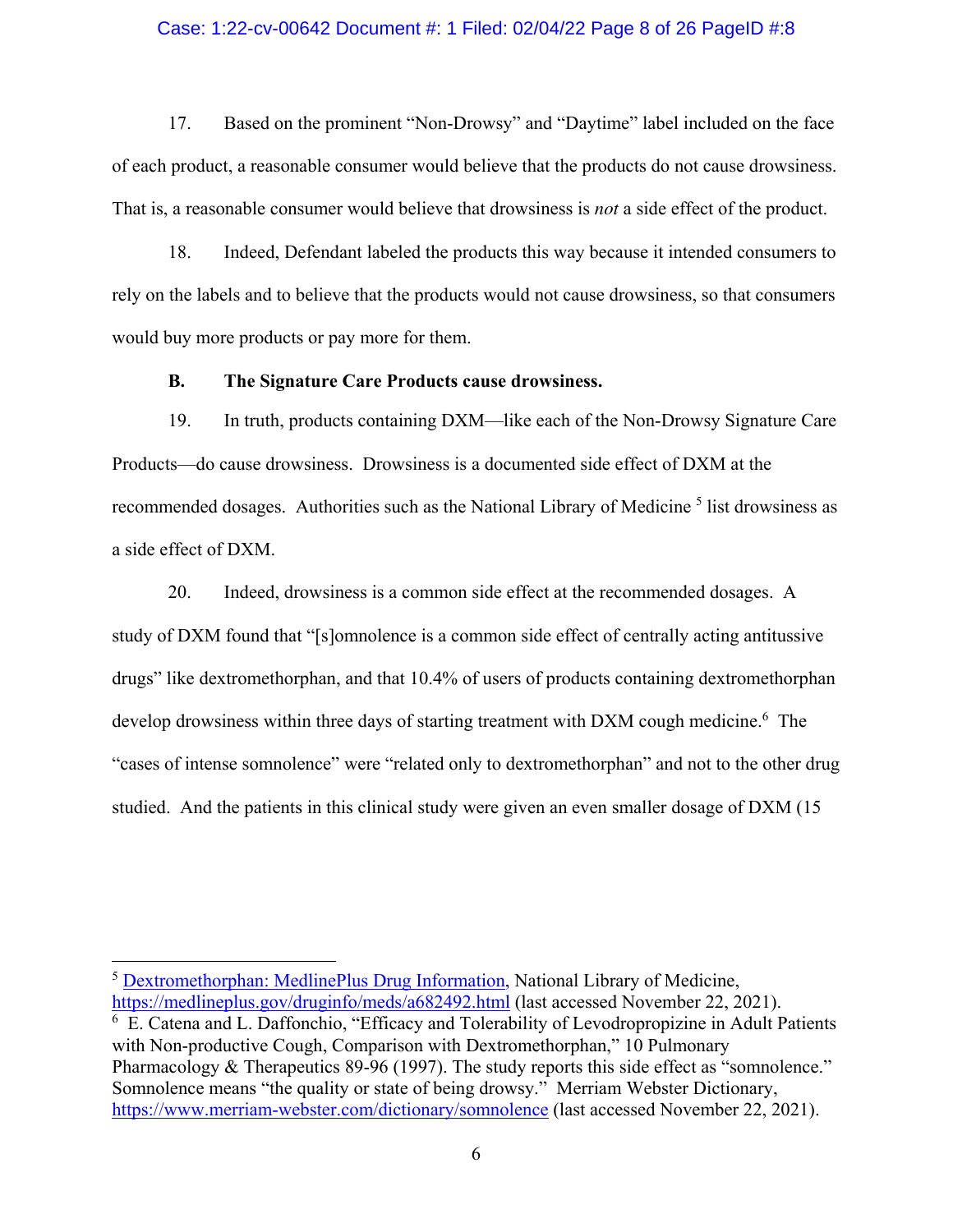## Case: 1:22-cv-00642 Document #: 1 Filed: 02/04/22 Page 9 of 26 PageID #:9

mg three times a day) than the recommended dose found in many Non-Drowsy Signature Care products.<sup>7</sup>

21. Furthermore, the FDA's adverse event report database confirms that sedation (i.e., drowsiness) is one of the most frequently-cited side effects of dextromethorphan-containing products. <sup>8</sup>

22. For this reason, the Federal Aviation Administration prohibits pilots from flying after ingesting DXM.<sup>9</sup>

| Cough | Cough/cold<br>products | Coricidin (allowed if no<br>chlorpheniramine)                                                                                              | dextromethorphan (Delsym)<br>Dayguil (contains<br>dextromethorphan)                                                                                                            | Most cough medications<br>are safe for flight, but<br>caution for combination<br>products with sedating                                                                                         |
|-------|------------------------|--------------------------------------------------------------------------------------------------------------------------------------------|--------------------------------------------------------------------------------------------------------------------------------------------------------------------------------|-------------------------------------------------------------------------------------------------------------------------------------------------------------------------------------------------|
|       |                        | guaifenesin (found in Mucinex<br>and Robitussin)<br>Mucinex fast-max severe<br>congestion and cough (liquid)<br>Identify combo vs isolated | Most "night-time" or "PM"<br>medications contain a sedating<br>antihistamine:<br>- Coricidin HBP cough & cold<br>(contains chlorpheniramine)<br>- Nyquil (contains doxylamine) | antihistamines. If the label<br>states PM (for nighttime<br>use) or DM (containing<br>dextromethorphan), you<br>should not fly for at least 5<br>half-lives after the last<br>dose (see above). |

## **C. Defendant's representations misled reasonable consumers.**

<u>.</u>

23. The Food and Drug Administration prohibits drug labeling that is "false or

misleading." 21 C.F.R. § 201.6. It is misleading to label a product as "Non-Drowsy" when it does cause drowsiness, or if drowsiness is a known side effect of one of its active ingredients.

<sup>&</sup>lt;sup>7</sup> For example, Signature Care Daytime Severe Cold & Flu Relief liquid contains 10 mg of DXM per 15 ml of syrup and the recommended dosage is 30 ml orally every 4 hours. https://www.safeway.com/shop/product-details.960197717.html. Likewise, the Signature Care Cold & Flu Relief, Daytime, Non-Drowsy, Softgels contain 10 mg of DXM per capsule and the recommended dosage is two capsules every 4 hours. https://www.safeway.com/shop/productdetails.960078042.html.

<sup>8</sup> Sedation is associated with drowsiness. *See* IV/Monitored Sedation, American Society of Anesthesiologists, https://www.asahq.org/madeforthismoment/anesthesia-101/types-ofanesthesia/ivmonitored-sedation/ (even "minimal" sedation means that "you'll feel drowsy")

<sup>&</sup>lt;sup>9</sup> https://www.faa.gov/licenses\_certificates/medical\_certification/media/OTCMedicationsforPilots.pdf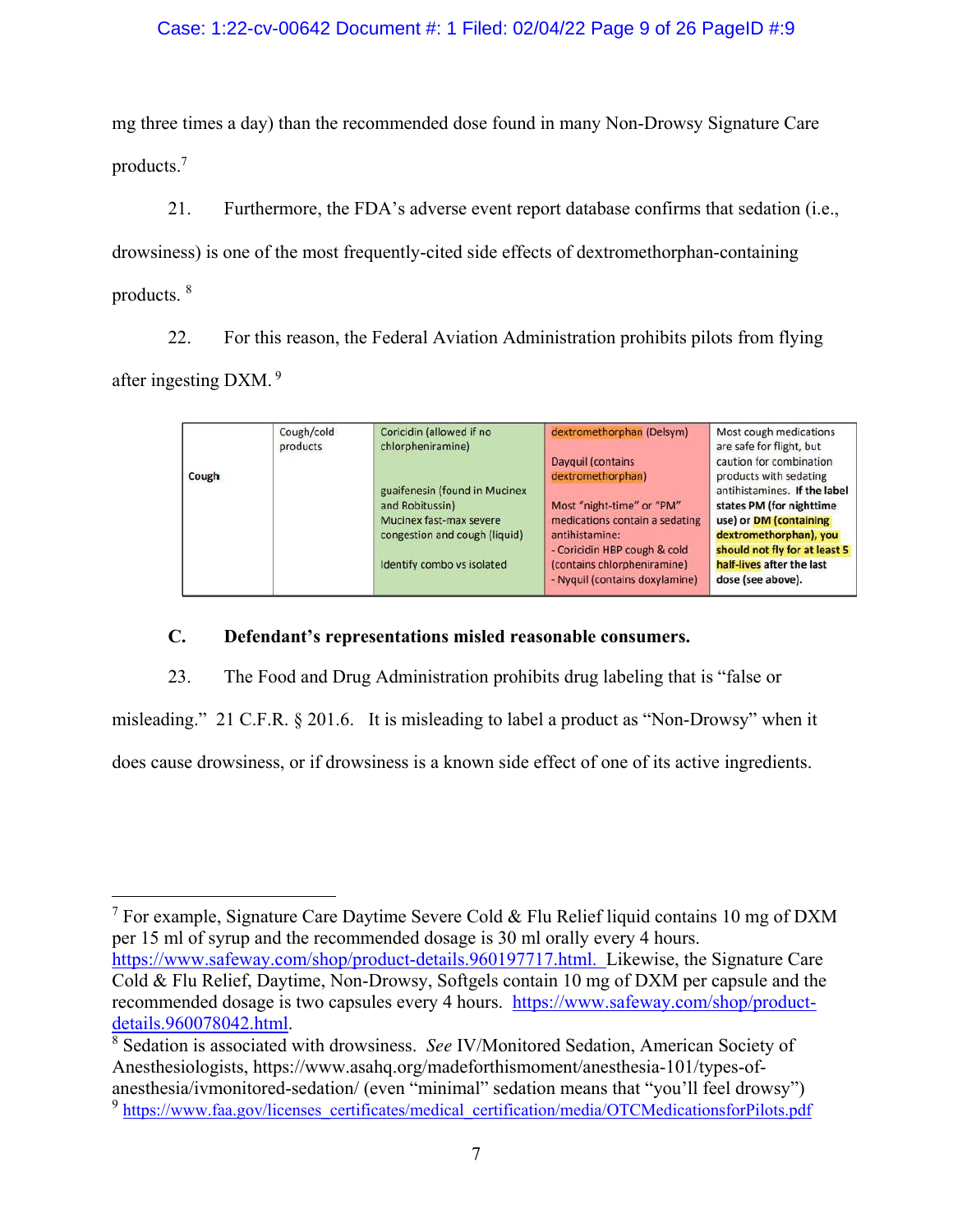#### Case: 1:22-cv-00642 Document #: 1 Filed: 02/04/22 Page 10 of 26 PageID #:10

24. Defendant's false, deceptive, and misleading "Non-Drowsy" label statement violates 21 U.S.C. § 352(a)(1) and the so-called "little FDCA" statutes adopted by many states  $10$ , which deem a drug misbranded when "its labeling is false or misleading in any particular."

25. Defendant's false, deceptive and misleading label statements are unlawful under state Unfair and Deceptive Acts and Practices Statutes and/or Consumer Protection Acts, which prohibit unfair, deceptive or unconscionable acts in the conduct of trade or commerce.

26. Illinois has expressly adopted the federal drug labeling requirements as its own: "A federal regulation automatically adopted pursuant to this Act takes effect in this State on the date it becomes effective as a Federal regulation." 410 ILCS 620/21. Thus, a violation of federal drug labeling laws is an independent violation of Illinois law and actionable as such.

27. Further, as explained above, Defendant's claims are misleading to consumers in violation of 21 U.S.C. § 352(a)(1) which states, "[a] drug … shall be deemed to be misbranded … If its labeling is false or misleading in any particular."

28. The ILCS incorporates the exact language of the FDCA in 410 ILCS 620/15 by stating, "[a] drug or device is misbranded - (a) If its labeling is false or misleading in any particular."

29. Based on the fact that Defendant labels the Non-Drowsy Signature Care Products as "Non-Drowsy," a reasonable consumer would expect that those products do not cause drowsiness. Similarly, a reasonable consumer would expect that drowsiness is not a side effect of the products. Indeed, according to Consumer Reports, "'Non-drowsy' is code for

 $\overline{a}$ 

<sup>10</sup> *See, e.g*., 410 ILCS 620/15.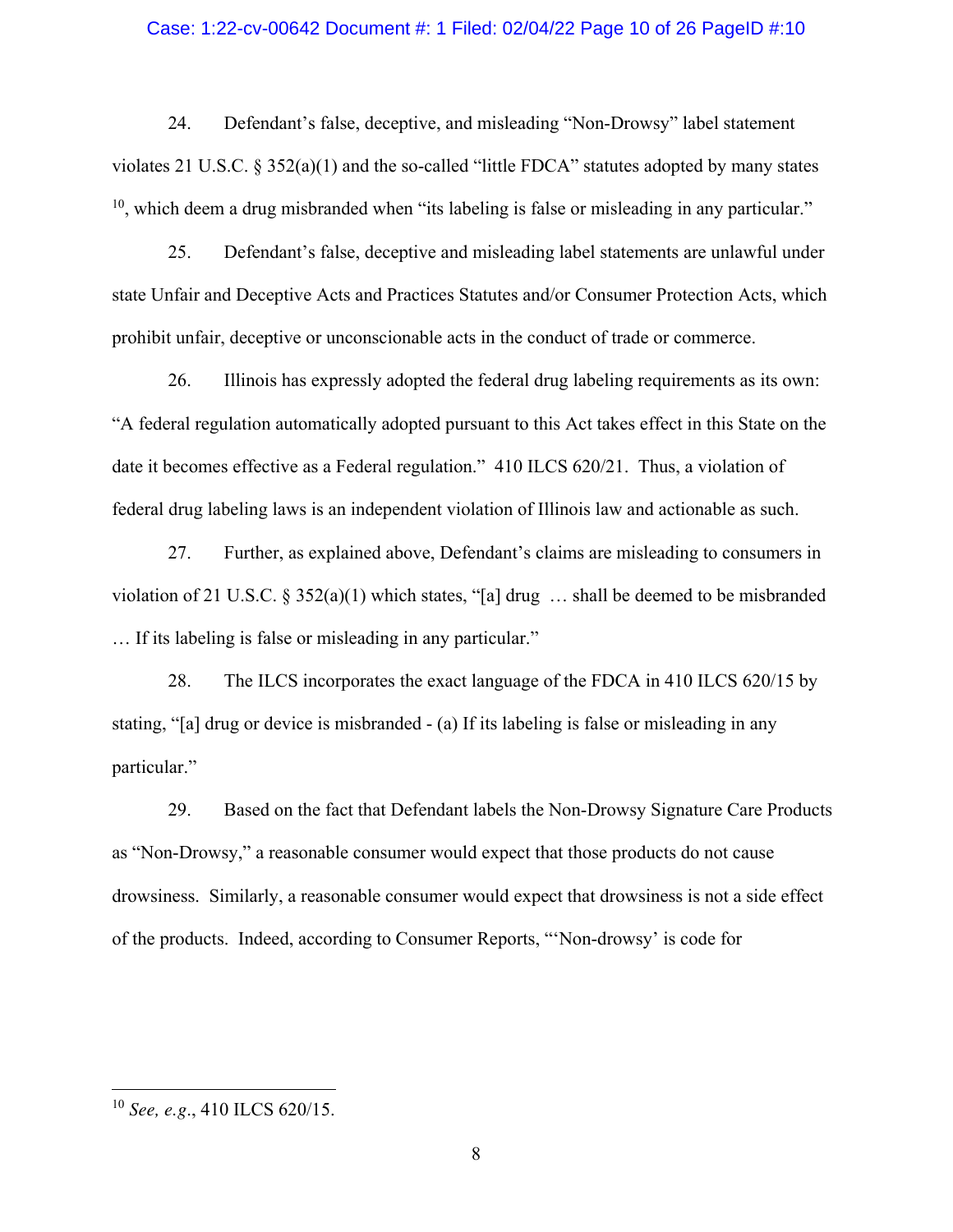## Case: 1:22-cv-00642 Document #: 1 Filed: 02/04/22 Page 11 of 26 PageID #:11

antihistamines and other medications that don't make you sleepy."<sup>11</sup> This is the plain meaning of "non-drowsy," which means "not causing or accompanied by drowsiness."<sup>12</sup>

30. Signature Care's advertisements and labeling do not contain any language that a reasonable consumer would understand to qualify these representations, or that would otherwise put a reasonable consumer on notice of the fact that the Non-Drowsy Signature Care Products actually cause drowsiness.

31. Unlike Defendant, some other drug makers do not falsely claim that DXMproducts are non-drowsy. For example, DXM is an active ingredient in Mucinex DM, sold by Reckitt. But the Mucinex label does not claim that Mucinex DM is non-drowsy, because this is not the truth:



32. Defendant could have simply omitted the false and misleading statements, "Non-

Drowsy" and "Daytime" from its products.

 $\overline{a}$ <sup>11</sup> "How to read over the counter (OTC) drug labels," Consumer Reports, https://www.consumerreports.org/cro/2014/04/how-to-read-over-the-counter-druglabels/index.htm

<sup>12</sup> https://www.merriam-webster.com/medical/nondrowsy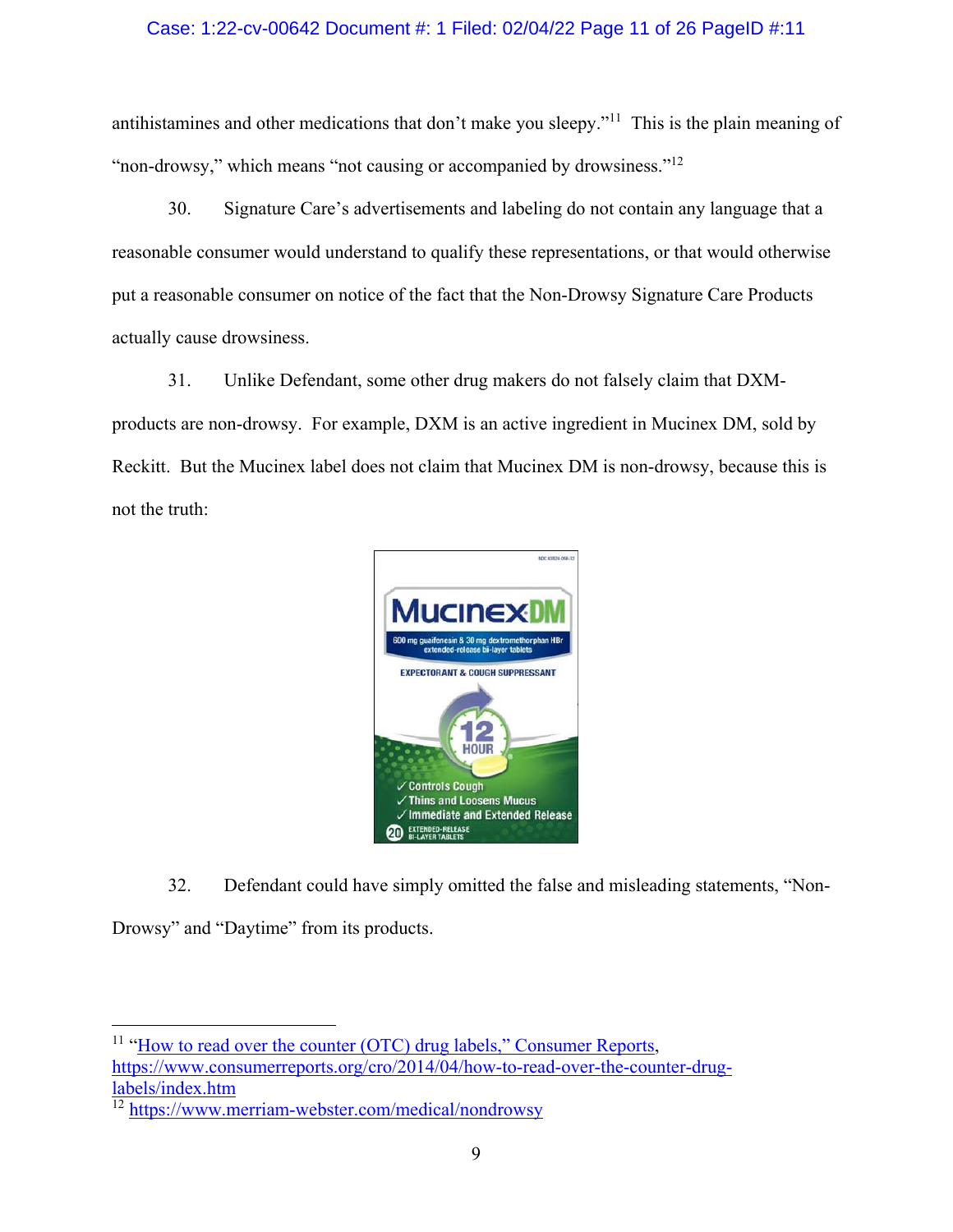### Case: 1:22-cv-00642 Document #: 1 Filed: 02/04/22 Page 12 of 26 PageID #:12

33. Or, if Defendant wanted to say something to indicate that a Non-Drowsy

Signature Care Product might cause *less* drowsiness than another Signature Care product, it could have made a truthful statement to this effect, as other drug makers do.

34. For example, Dramamine contains an active ingredient that causes drowsiness, Dimenhydrinate. Dramamine also sells a "less drowsy" version that contains a different active ingredient, Meclizine, which causes less drowsiness. The front label of Dramamine Less Drowsy prominently displays that it is "less drowsy":



35. Because Defendant makes and sells the Non-Drowsy Signature Care Products, Defendant researched the known and common side effects of DXM. This is diligence that large companies like Defendant would do when selling a drug. As a result, Defendant knew that DXM causes drowsiness. Furthermore, Defendant controls its labeling, knowingly put on the "Non-Drowsy" and "Daytime" representations, and knows the plain meanings of "Non-Drowsy" and "Daytime." Finally, it is standard practice in the industry to test labeling with consumers, and Defendant's testing would confirm that "Non-Drowsy" and "Daytime" are misleading. For these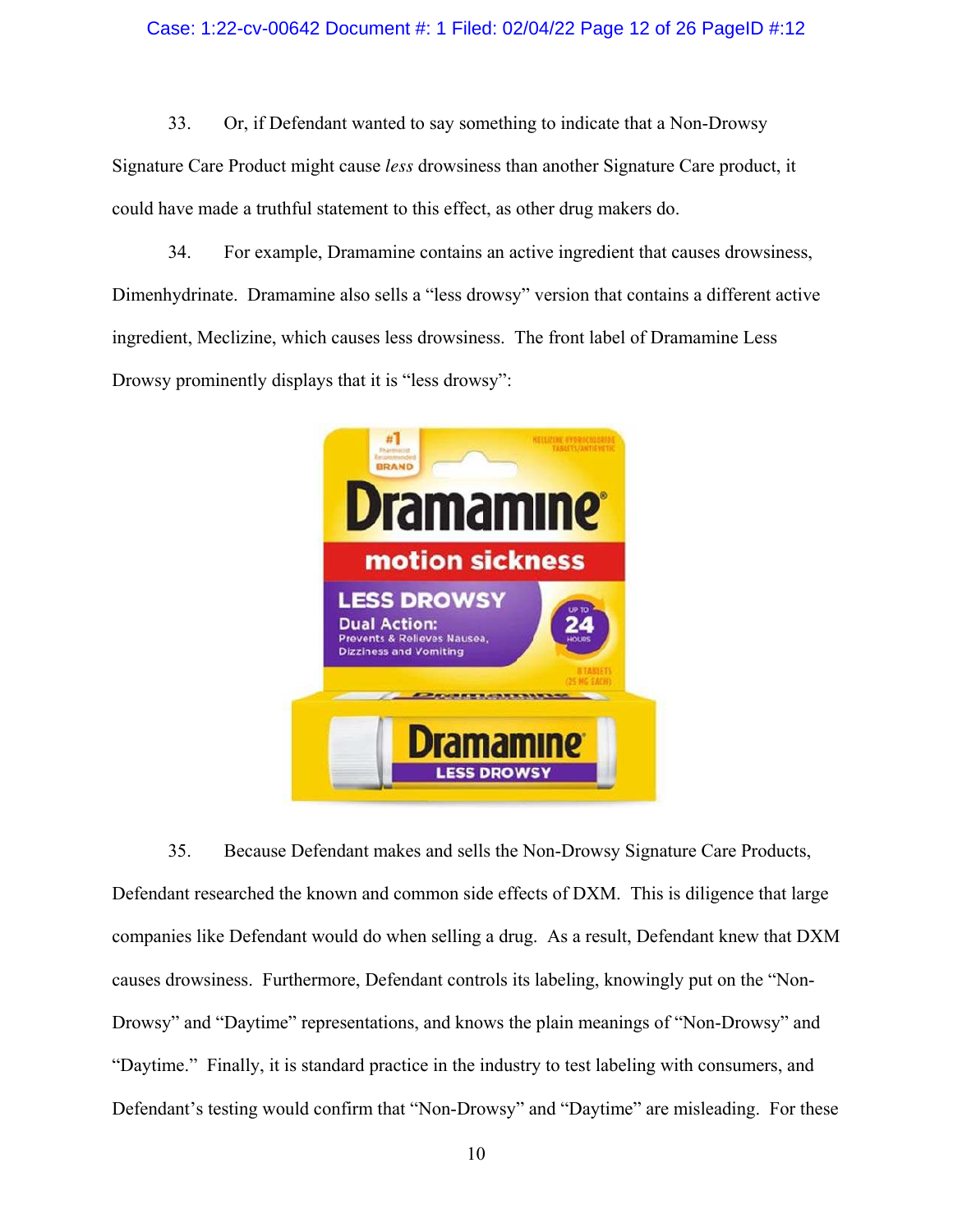#### Case: 1:22-cv-00642 Document #: 1 Filed: 02/04/22 Page 13 of 26 PageID #:13

reasons, Defendant knew that its labeling was false and misleading, or was reckless or willfully blind to this fact. And as alleged above, Defendant intended that consumers would rely on the "Non-Drowsy" and "Daytime" labeling, so that consumers would purchase more products, pay a price premium, and buy them as alternatives to its "Nighttime" products.

36. Whether or not an over-the-counter drug causes drowsiness is material to a reasonable customer. In certain situations, consumers prefer over-the-counter drugs that will not make them drowsy to products that may make them drowsy. For example, all else equal, a reasonable consumer would prefer to take a drug that does not cause drowsiness to one that does cause drowsiness during the day (or any periods of time when they plan to be awake). As a second example, if a consumer is planning to engage in activities that require them to be alert, or during which they would prefer to be alert, that consumer would prefer to take a drug that does not cause drowsiness to one that does. Indeed, in many situations, taking a drug that does or can cause drowsiness can be dangerous. For example, taking a drug that causes drowsiness while driving, or flying a plane, is dangerous.

37. Defendant's false statements increased the demand for Non-Drowsy Signature Care Products and allowed Defendant to charge a price premium. As explained above, consumers specifically value the "Non-Drowsy" and "Daytime" claims because consumers demand cough medicine that will not make them drowsy (e.g., during the day, at work or while driving) and that they can take during the day. As a result, Defendant was able to charge more for these products than it would have been able to had the labeling been truthful. Accordingly, as a direct result of Defendant's false statements, Defendant was able to charge a price premium for these products. As purchasers, Plaintiff and each class member paid this price premium and sustained economic injury.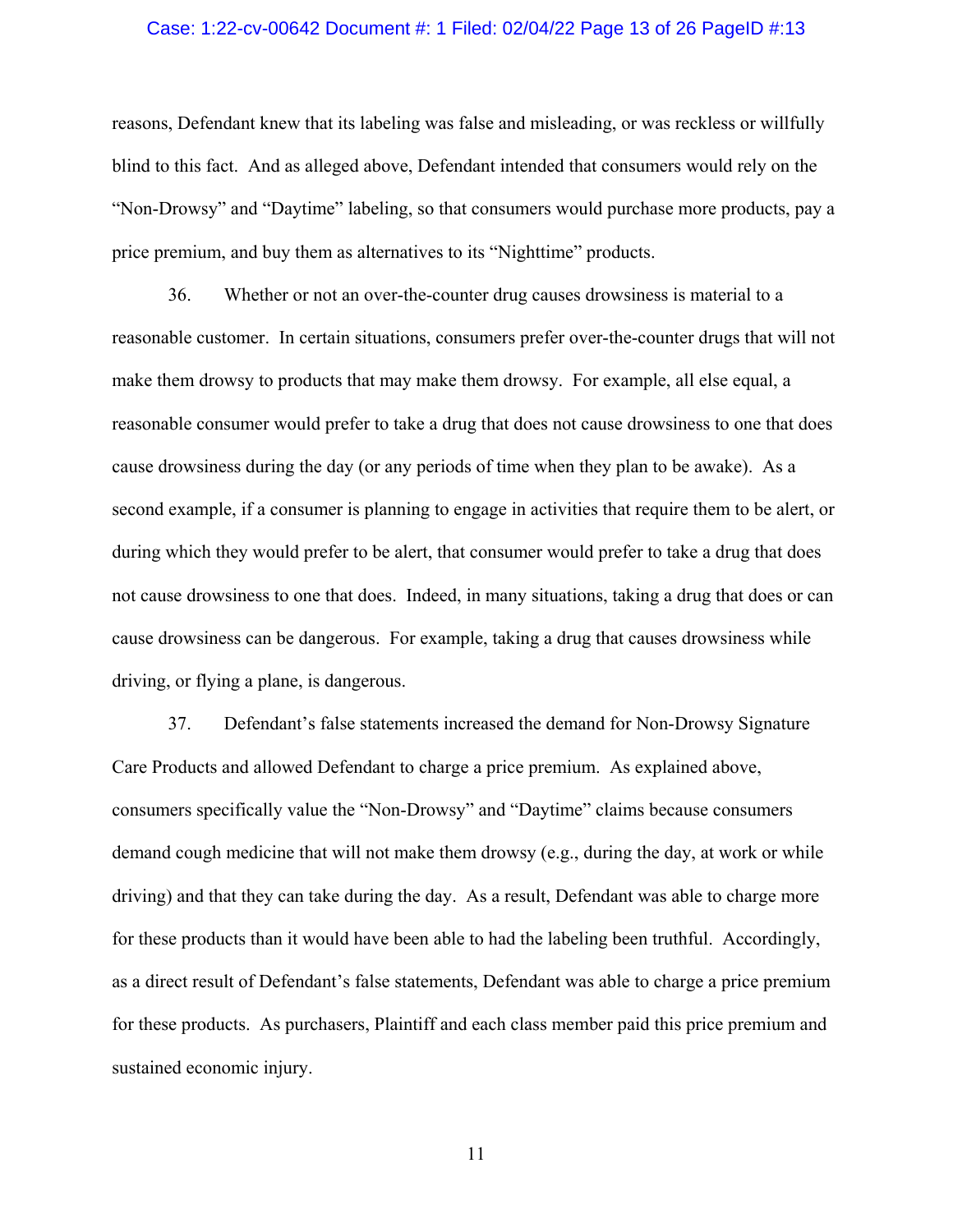## **D. Plaintiff was misled by Defendant's misrepresentations.**

38. In or around December 2021, Plaintiff bought a bottle of Signature Care "Non-Drowsy" Daytime Severe Cold & Flu Relief from the Jewel-Osco store located at 3153 W 183rd St, Homewood, Illinois 60430. The package said "Non-Drowsy" and "Daytime" prominently on the label, and she read and relied on those statements when purchasing the product. Accordingly, these representations and warranties were part of the basis of the bargain, in that she would not have purchased the Signature Care "Non-Drowsy" Daytime Severe Cold & Flu Relief on the same terms, or would not have purchased them at all, had she known these representations were not true. However, Plaintiff did not receive the benefit of her bargain because her Non-Drowsy Signature Product was not, in fact, "Non-Drowsy" or a "Daytime" medication. When Plaintiff took the medication as directed by Defendant, she became unexpectedly drowsy. She would not have bought this product had she known that the product did, in fact, cause drowsiness, and that drowsiness was a known side-effect of the product.

39. To be sure, Plaintiff would purchase Non-Drowsy Signature Care Products again if they were actually "Non-Drowsy" (i.e., if the product was sold as advertised). Plaintiff, however, faces an imminent threat of harm because she will not be able to rely on the labels in the future, and thus will not be able to purchase the products.

## **E. Class action allegations.**

40. Plaintiff brings the asserted claims on behalf of the proposed class of: all persons who purchased a Non-Drowsy Signature Care Product in the United States during the applicable statute of limitations (the "**Nationwide Class**").

41. For certain claims, Plaintiff brings those claims on behalf of a subclass of consumers who live in certain identified states (the "**Consumer Protection Subclass**").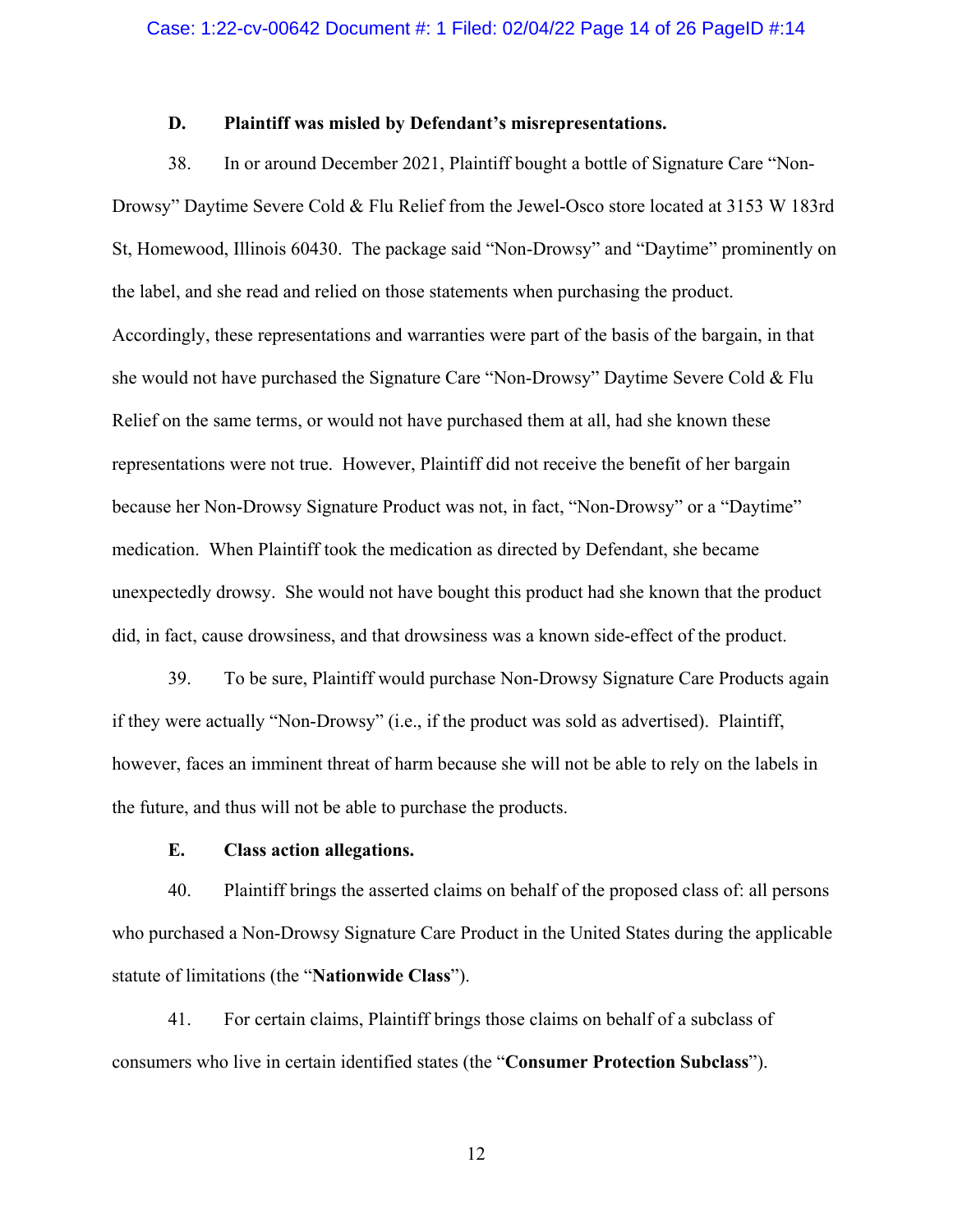#### Case: 1:22-cv-00642 Document #: 1 Filed: 02/04/22 Page 15 of 26 PageID #:15

42. For certain claims, in the alternative, Plaintiff brings those claims on behalf of a subclass of consumers who, like Plaintiff, purchased Non-Drowsy Signature Care Products in Illinois (the "**Illinois Subclass**").

43. The following people are excluded from the Class and the Subclasses: (1) any Judge or Magistrate Judge presiding over this action and the members of their family; (2) Defendant, Defendant's subsidiaries, parents, successors, predecessors, and any entity in which the Defendant or its parents have a controlling interest and their current employees, officers and directors; (3) persons who properly execute and file a timely request for exclusion from the Class; (4) persons whose claims in this matter have been finally adjudicated on the merits or otherwise released; (5) Plaintiff's counsel and Defendant's counsel, and their experts and consultants; and (6) the legal representatives, successors, and assigns of any such excluded persons.

#### *Numerosity*

44. The proposed class contains members so numerous that separate joinder of each member of the class is impractical. There are millions of proposed class members.

#### *Commonality*

45. There are questions of law and fact common to the proposed class. Common questions of law and fact include, without limitation:

- Whether the Non-Drowsy Signature Care Products cause drowsiness;
- Whether Defendant's labelling of the Non-Drowsy Signature Care Products as "Non-Drowsy" and "Daytime" is deceptive and misleading;
- Whether Defendant violated state consumer protection statutes;
- Whether Defendant committed a breach of express warranty; and,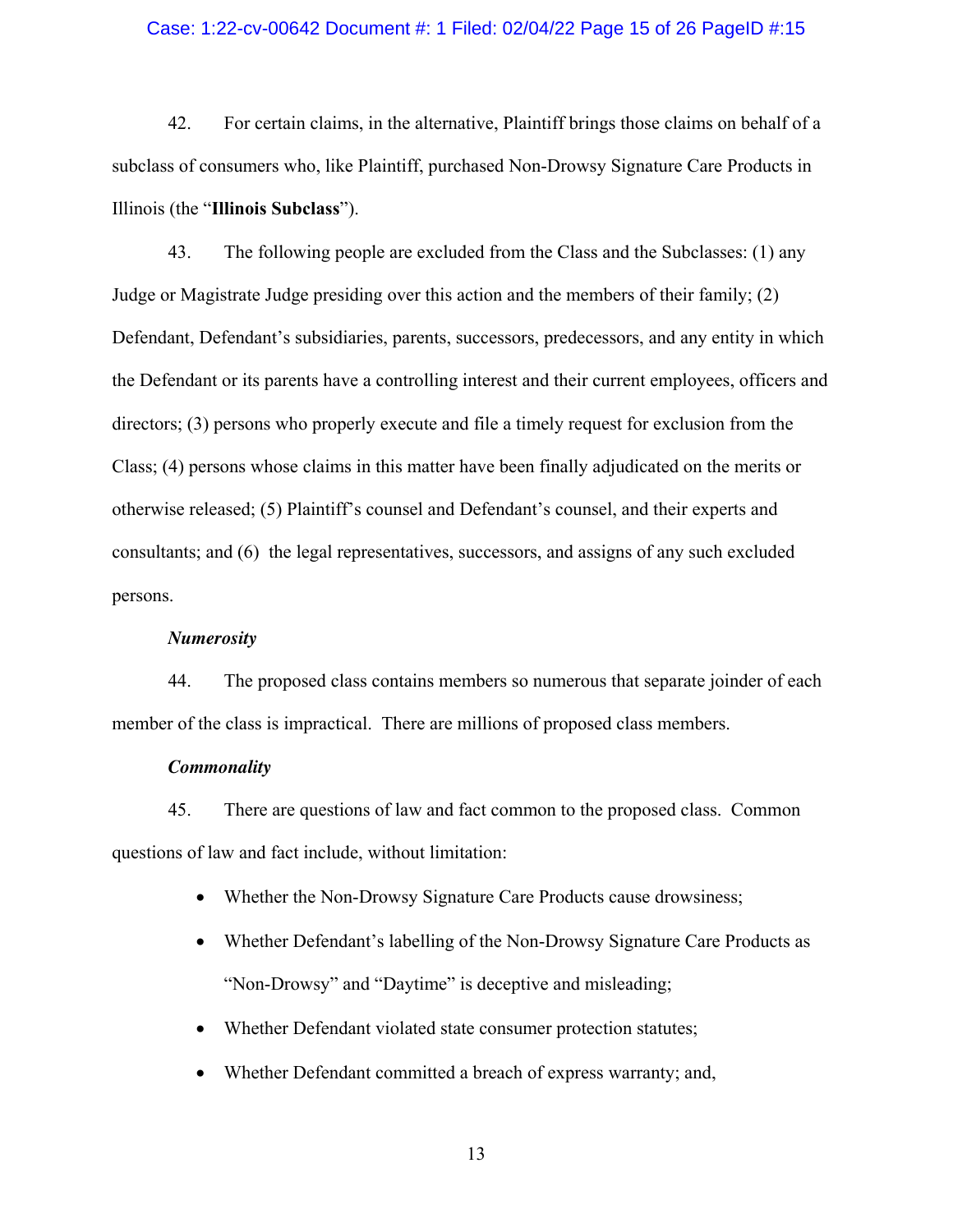#### Case: 1:22-cv-00642 Document #: 1 Filed: 02/04/22 Page 16 of 26 PageID #:16

Damages needed to reasonably compensate Plaintiff and the proposed class.

#### *Typicality*

46. Plaintiff's claims are typical of the proposed class. Like the proposed class, Plaintiff purchased Non-Drowsy Signature Care Products. Like the proposed class, Plaintiff would not have purchased the products, or would have paid less for them, had she known that they cause drowsiness.

#### *Predominance and Superiority*

47. The prosecution of separate actions by individual members of the proposed class would create a risk of inconsistent or varying adjudication with respect to individual members, which would establish incompatible standards for the parties opposing the class. For example, individual adjudication would create a risk that breach of the same express warranty is found for some proposed class members, but not others.

48. Common questions of law and fact predominate over any questions affecting only individual members of the proposed class. These common legal and factual questions arise from certain central issues which do not vary from class member to class member, and which may be determined without reference to the individual circumstances of any particular class member. For example, a core liability question is common: whether Defendant breached an express warranty by falsely marketing products that cause drowsiness as "Non-Drowsy."

49. A class action is superior to all other available methods for the fair and efficient adjudication of this litigation because individual litigation of each claim is impractical. It would be unduly burdensome to have individual litigation of millions of individual claims in separate lawsuits, every one of which would present the issues presented in this lawsuit.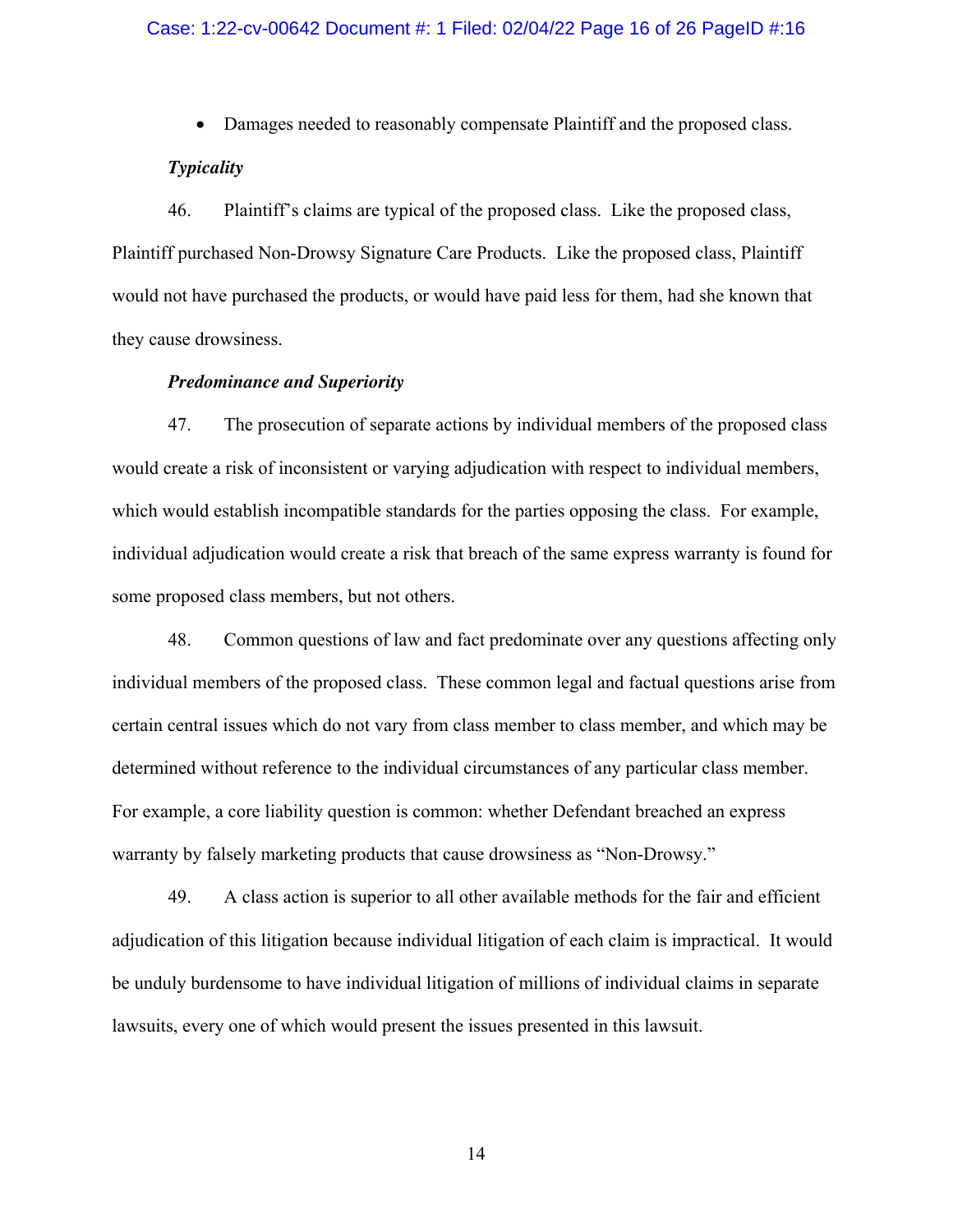## **V. Causes of Action.**

## **Count I: Violations of State Consumer Protection Acts (on behalf of Plaintiff and the Consumer Protection Subclass)**

50. Plaintiff incorporates by reference each and every factual allegation set forth

above.

51. This count is brought on behalf of Plaintiff and the Consumer Protection Subclass

for violations of the following state consumer protection statutes:

| <b>State</b>     | <b>Statute</b>                                          |
|------------------|---------------------------------------------------------|
| Arizona          | Ariz. Rev. Stat. §§ 44-1521, and the following.         |
| Arkansas         | Ark. Code $\S$ 4-88-101, and the following.             |
| California       | Cal. Bus. & Prof. Code § 17200, and the                 |
|                  | following; <i>Id.</i> §17500, and the following         |
|                  | Cal. Civ. Code $\S1750$ and the following.              |
| Colorado         | Colo. Rev. Stat. Ann. $\S 6$ -1-101, and the following. |
| Connecticut      | Conn. Gen Stat. Ann. $\S$ 42-110, and the following.    |
| Delaware         | 6 Del. Code § 2513, and the following.                  |
| Washington, D.C. | D.C. Code $\S$ 28-3901, and the following.              |
| Georgia          | Ga. Code Ann. $\S$ 10-1-390, and the following.         |
| Hawaii           | Haw. Rev. Stat. $\S$ 480-2, and the following.          |
| Idaho            | Idaho Code. Ann. § 48-601, and the following.           |
| Illinois         | 815 ILCS $\S$ 501/1, and the following.                 |
| Kansas           | Kan. Stat. Ann. $\S$ 50-623, and the following.         |
| Louisiana        | LSA-R.S. $\S$ 51:1401, and the following.               |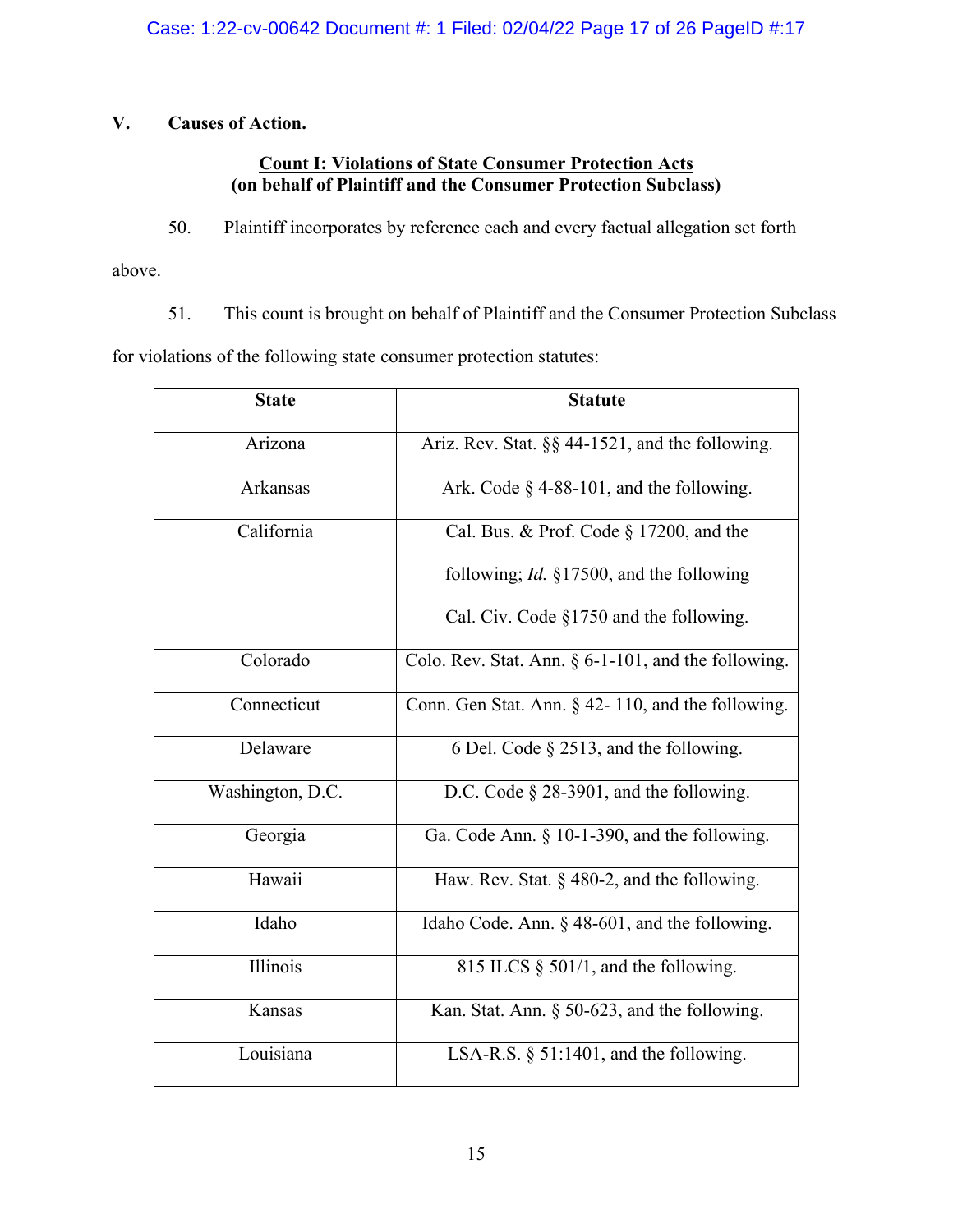| Maine          | Me. Rev. Stat. Ann. Tit. 5, § 207, and the           |
|----------------|------------------------------------------------------|
|                | following.                                           |
| Maryland       | Md. Code Ann. Com. Law, $\S$ 13-301, and the         |
|                | following.                                           |
| Massachusetts  | Mass. Gen Laws Ann. Ch. 93A, and the following.      |
| Michigan       | Mich. Comp. Laws Ann. $\S$ 445.901, and the          |
|                | following.                                           |
| Minnesota      | Minn. Stat. § 325F, and the following.               |
| Montana        | Mont. Code Ann. $\S$ § 30-14-101, and the following. |
| Missouri       | Mo. Rev. Stat. $\S$ 407, and the following.          |
| Nebraska       | Neb. Rev. St. $\S$ 59-1601, and the following.       |
| Nevada         | Nev. Rev. Stat. § 41.600, and the following.         |
| New Hampshire  | N.H. Rev. Stat. $\S 358-A:1$ , and the following.    |
| New Jersey     | N.J. Stat. Ann. § 56:8, and the following.           |
| New Mexico     | N.M. Stat. Ann. $\S$ 57-12-1, and the following.     |
| New York       | N.Y. Gen. Bus. Law $\S$ 349, and the following.      |
| North Carolina | N.C. Gen Stat. $\S$ 75-1.1, and the following.       |
| North Dakota   | N.D. Cent. Code $\S$ 51-15, and the following.       |
| Ohio           | Ohio Rev. Code Ann. § 1345.01, and the               |
|                | following.                                           |
| Oklahoma       | Okla. Stat. tit. 15 $\S$ 751, and the following.     |
| Oregon         | Or. Rev. Stat. $\S$ 646.605, and the following.      |
| Pennsylvania   | 73 P.S. $\S$ 201-1, and the following.               |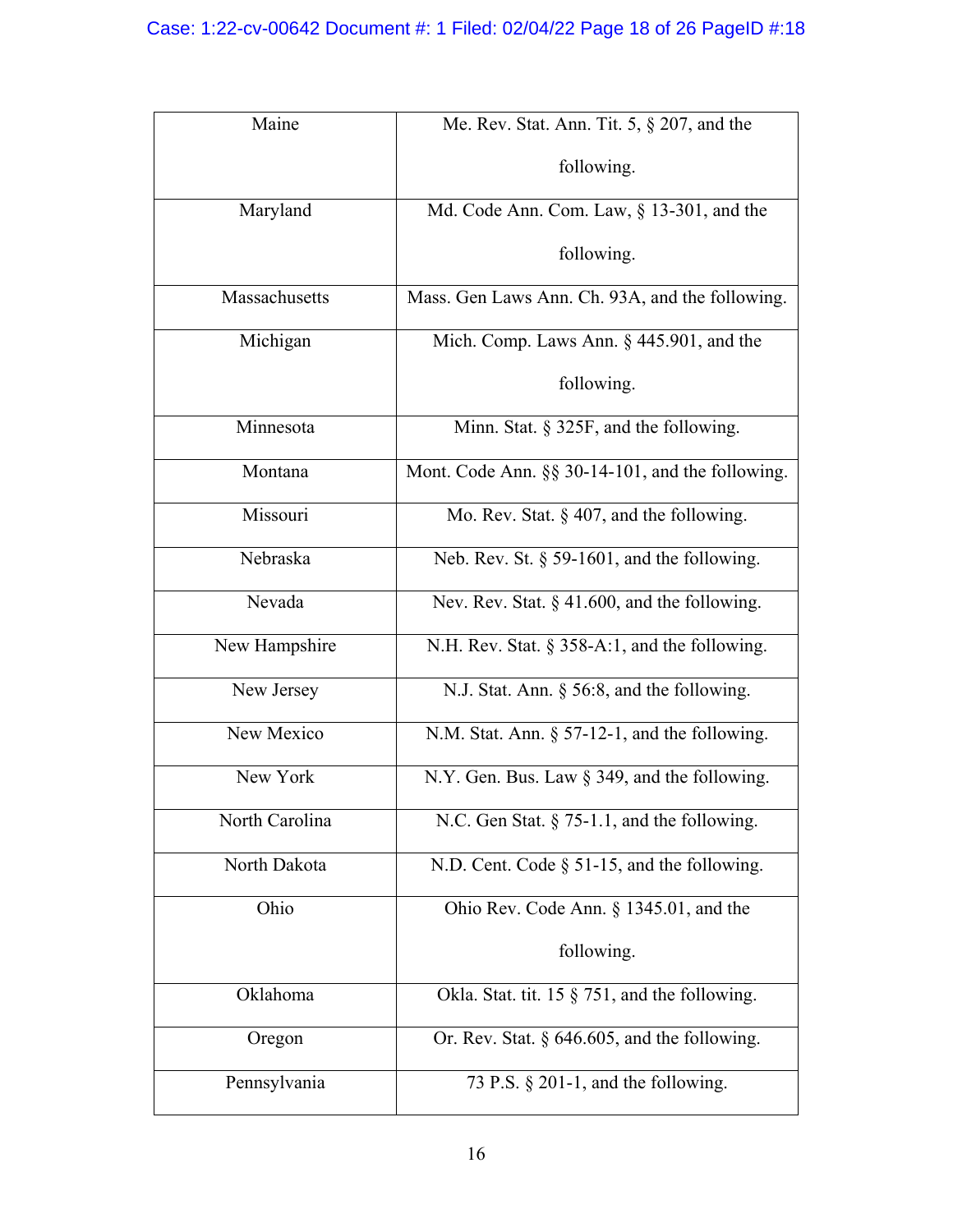## Case: 1:22-cv-00642 Document #: 1 Filed: 02/04/22 Page 19 of 26 PageID #:19

| Rhode Island   | R.I. Gen. Laws $\S 6$ -13.1 - 5.2(B), and the      |
|----------------|----------------------------------------------------|
|                | following.                                         |
| South Carolina | S.C. Code Ann. $\S$ 39-5-10, and the following.    |
| South Dakota   | S.D. Codified Laws § 37-24-1, and the following.   |
| Tennessee      | Tenn. Code Ann. $\S$ 47-18-101, and the following. |
| Texas          | Tex. Code Ann., Bus. & Con. $\S 17.41$ , and the   |
|                | following.                                         |
| Utah           | Utah Code. Ann. $\S$ 13-11-175, and the following. |
| Vermont        | $9$ V.S.A. $\S$ 2451, and the following.           |
| Virginia       | Va. Code Ann. § 59.1-199, and the following.       |
| Washington     | Wash. Rev. Code $\S$ 19.86.010, and the following. |
| West Virginia  | W. Va. Code § 46A, and the following.              |
| Wisconsin      | Wis. Stat. $\S$ 100.18, and the following.         |
| Wyoming        | Wyo. Stat. Ann. $\S$ 40-12-101, and the following. |

52. Each of these consumer protection statutes prohibits unfair, unconscionable, and/or deceptive acts or practices in the course of trade or commerce or in connection with the sales of goods or services to consumers. Defendant's conduct, including the false labelling of the Non-Drowsy Signature Care Products and sale of those misleading products to Plaintiff and Class members, violates each statute's prohibitions.

53. Defendant's misrepresentations were a substantial factor in Plaintiff's purchase decision and the purchase decision of Class members. Defendant's misrepresentations were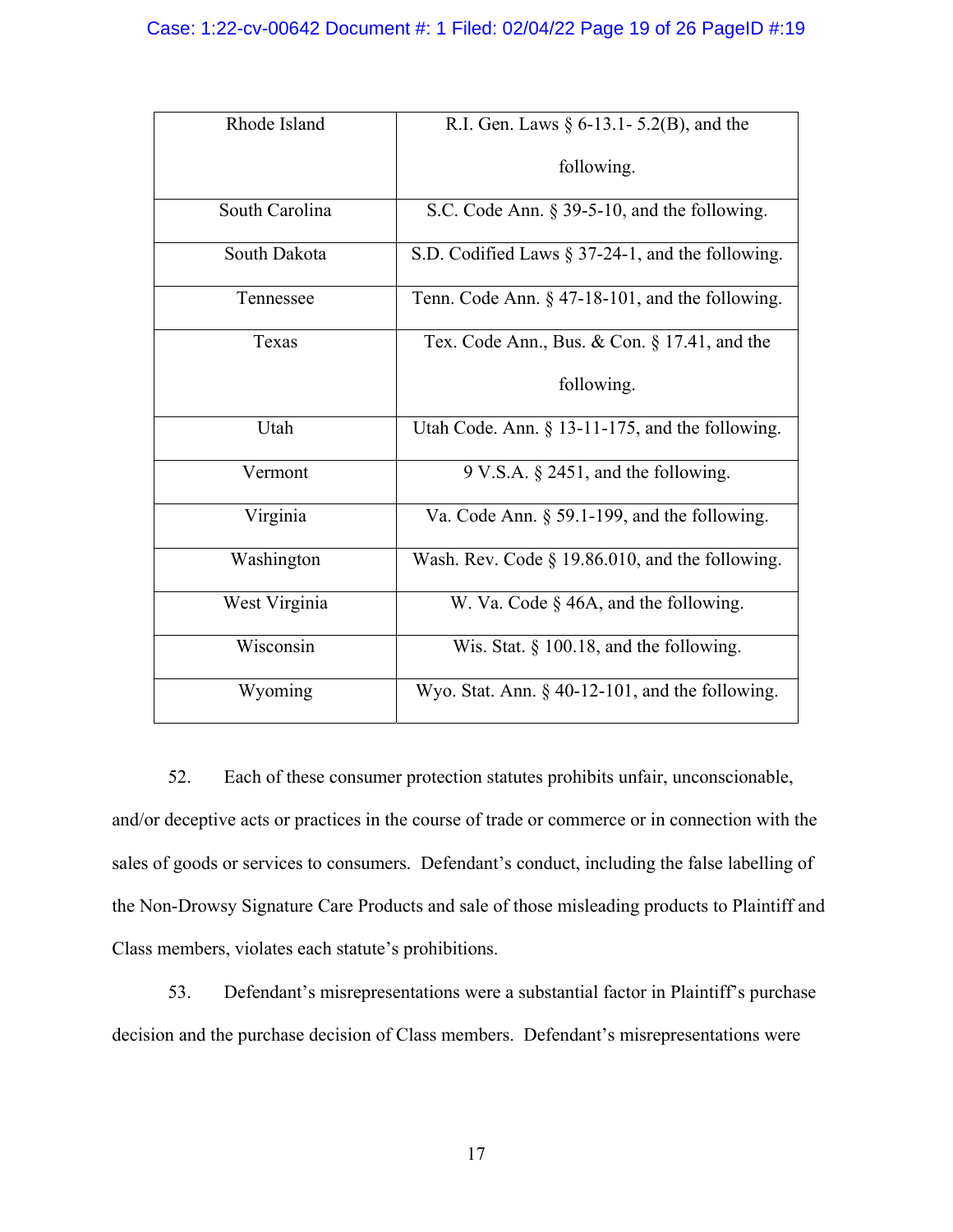#### Case: 1:22-cv-00642 Document #: 1 Filed: 02/04/22 Page 20 of 26 PageID #:20

misleading to a reasonable consumer, and Plaintiff and Class members reasonably relied on Defendant's misrepresentations.

54. Defendant intended that Plaintiff and the proposed Class members would rely on its materially deceptive representations. Defendant was also aware of the side effects of DXM and thus knew that its representations were false and were likely to mislead consumers.

55. For applicable statutes, Plaintiff mailed Defendant a written notice and demand for correction on January 31, 2022. Upon the expiration of any governing statutory notice period, Plaintiff and the class seek all available injunctive or monetary relief.

56. Plaintiff and Subclass members were injured as a direct and proximate result of Defendant's conduct because (a) they would not have purchased Non-Drowsy Signature Care Products if they had known that the products cause drowsiness, and/or (b) they overpaid for the products because the products are sold at a price premium due to the misrepresentation. In this way, Plaintiff and the proposed Class members have suffered an ascertainable loss, in an amount to be determined at trial.

## **Count II: Breach of the Illinois Consumer Fraud and Deceptive Business Practices Act, 815 ILCS 505/2 (on behalf of Plaintiff and the Illinois Class)**

57. Plaintiff incorporates by reference each and every factual allegation set forth above.

58. Plaintiff brings this cause of action individually and for the Illinois Subclass, seeking reasonable attorneys' fees, actual damages, and other relief.

59. Plaintiff and the Subclass purchased Non-Drowsy Signature Care Products in Illinois.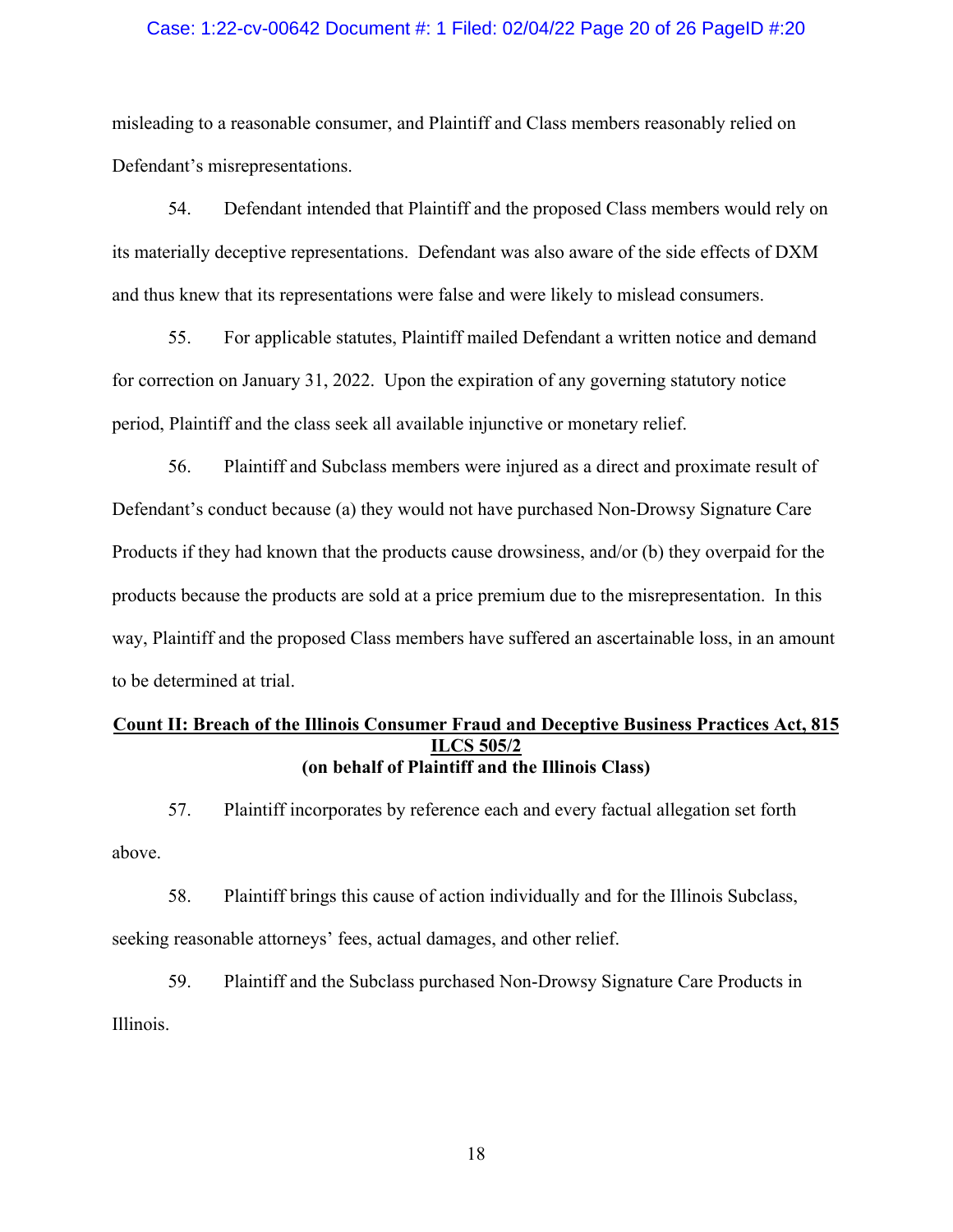#### Case: 1:22-cv-00642 Document #: 1 Filed: 02/04/22 Page 21 of 26 PageID #:21

60. Defendant's false and misleading "Non-Drowsy" and "Daytime" claims had the capacity to deceive a substantial portion of the public into believing that the Non-Drowsy Signature Care Products do not cause drowsiness.

61. Defendant's misrepresentations were willful and knowing. Because Defendant makes and sells the Non-Drowsy Signature Care Products, Defendant researched the known and common side effects of DXM. This is diligence that a large company like Albertsons would do when selling a drug. As a result, Defendant knows that DXM causes drowsiness. Furthermore, Defendant controls its labeling, knowingly put on the "Non-Drowsy" and "Daytime" representations, and knows the plain meanings of "Non-Drowsy" and "Daytime." Finally, it is standard practice in the industry to test labeling with consumers, and Defendant's testing would confirm that "Non-Drowsy" and "Daytime" are misleading.

62. Defendant labeled the products this way because it intended consumers to rely on the labels and to believe that the products would not cause drowsiness, so that consumers would buy more products or pay more for them.

63. Defendant's "Non-Drowsy" and "Daytime" misrepresentations occurred in the conduct of trade or commerce affecting the people of the State of Illinois.

64. Defendant's "Non-Drowsy" and "Daytime" misrepresentations were material. As alleged in detail above, these "Non-Drowsy" misrepresentations were important to consumers and affected their choice to purchase Non-Drowsy Signature Care Products. And, as alleged in detail above, these misrepresentations were likely to mislead reasonable consumers.

65. Plaintiff and Subclass members were injured as a direct and proximate result of Defendant's conduct, and this conduct was a substantial factor in causing them harm, because they did not get what they paid for (cough syrup that was truthfully "Non-Drowsy") and they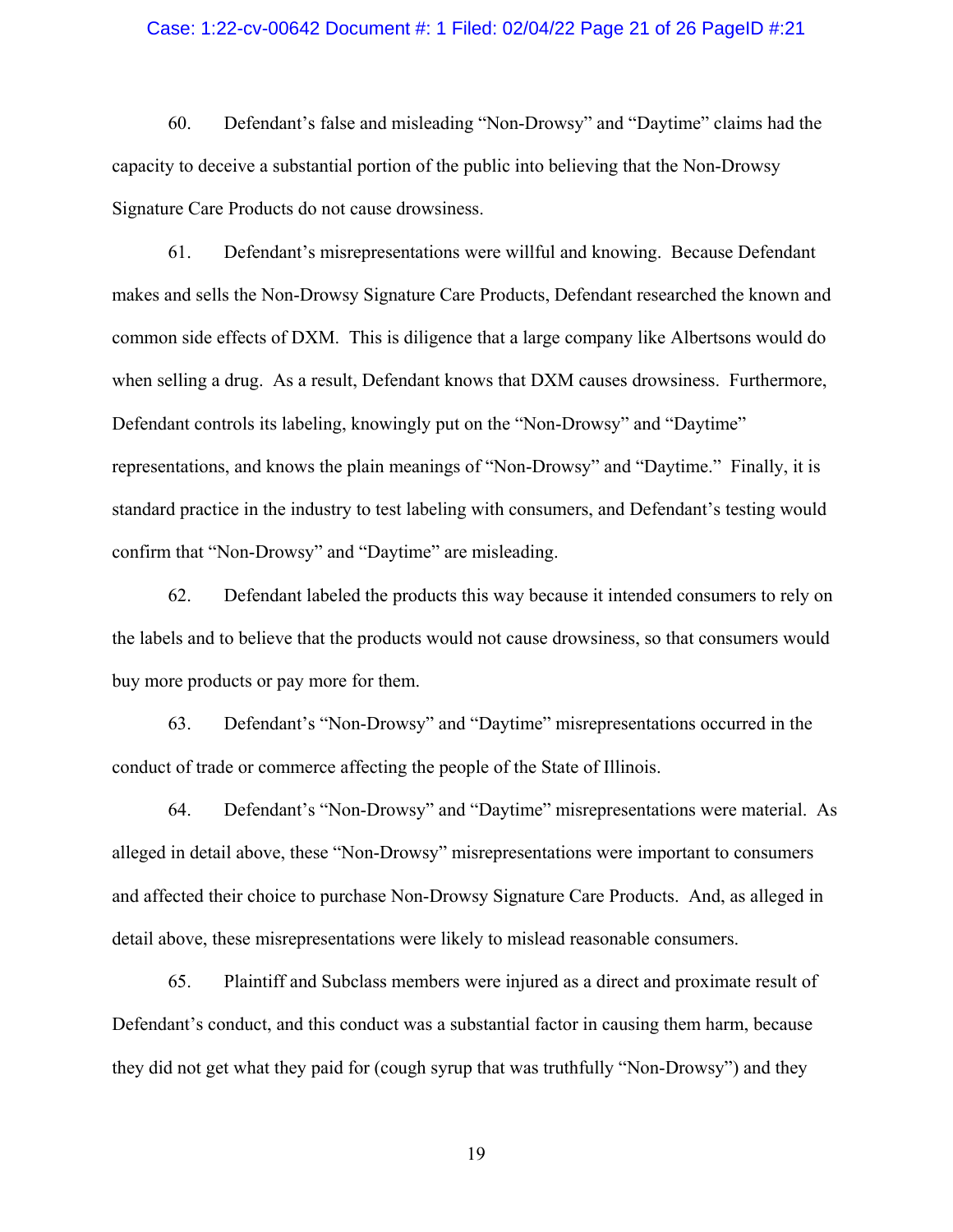#### Case: 1:22-cv-00642 Document #: 1 Filed: 02/04/22 Page 22 of 26 PageID #:22

overpaid for the products because the products are sold at a price premium due to Defendant's misrepresentations.

66. Plaintiff and the Subclass seek actual damages, an injunction, reasonable attorneys' fees, expenses, and all other available relief.

## **Count III: Breach of Express Warranty (on behalf of Plaintiff and a Nationwide Class)**

67. Plaintiff incorporates by reference each and every factual allegation set forth above.

68. Plaintiff brings this cause of action on behalf of herself and the Nationwide Class.

69. Defendant, as the designer, manufacturer, marketer, distributor, and/or seller of the Non-Drowsy Signature Care Products, issued material, written warranties by representing that the products were "Non-Drowsy" and were "Daytime" products. These were an affirmation of fact about the products (i.e., a description of the effects) and a promise relating to the goods.

70. Defendant marketed Non-Drowsy Signature Care Products to consumers, and Defendant's warranty was the basis of the bargain and was relied-upon by Plaintiff and Class members.

71. The Non-Drowsy Signature Care Products do not conform to the abovereferenced representation because they cause drowsiness. Thus, the warranty was breached.

72. Plaintiff and members of the Nationwide Class were injured as a direct and proximate result of Defendant's breach because (a) they would not have purchased Non-Drowsy Signature Care Products if they had known that the products cause drowsiness, and/or (b) they overpaid for the products because the products are sold at a price premium due to the warranty.

73. Plaintiff provided Defendant with notice of this breach of warranty, by mailing a notice letter to Defendant's headquarters on January 31, 2022.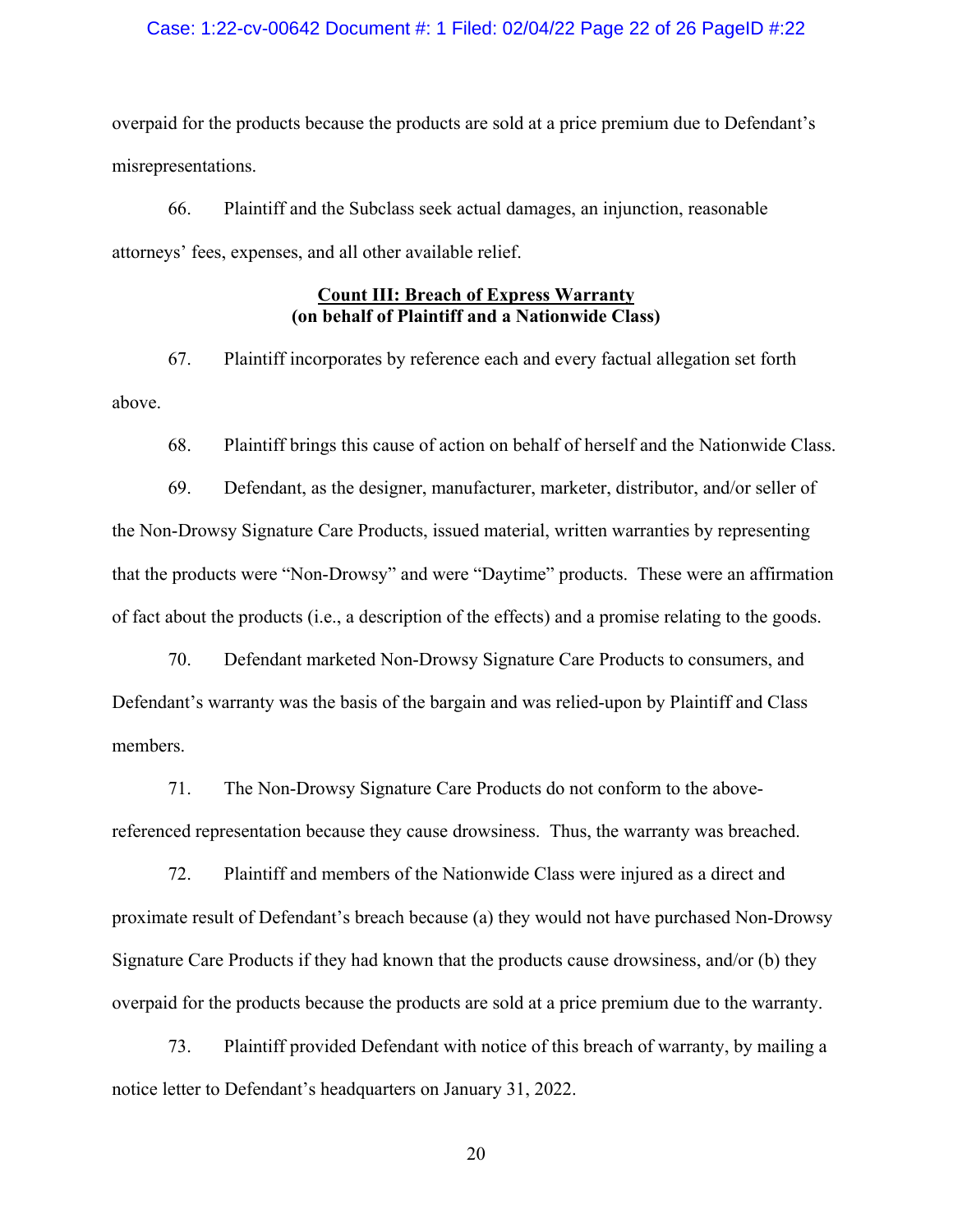## **Count IV: Breach of the Magnuson-Moss Warranty Act (on behalf of Plaintiff and the Nationwide Class)**

74. Plaintiff incorporates by reference each and every factual allegation set forth above.

75. Plaintiff alleges this claim individually and on behalf of the Nationwide Class.

76. Defendant supplied Non-Drowsy Signature Care Products to consumers and Non-Drowsy Signature Care Products are consumer products.

77. Defendant issued material, written warranties by representing that the products were "Non-Drowsy" and "Daytime" products. This was an affirmation of fact about the material in the products (i.e., a description of the effects of the ingredients) and a promise relating to the goods.

78. Defendant represented that the material inside the Non-Drowsy Signature Care Products (the ingredients) would meet a specified level of performance over a specified period of time. Defendant represented that, when taken at the recommended dosages, the products' ingredients would not cause drowsiness and drowsiness is not a side effect.

79. Defendant marketed Non-Drowsy Signature Care Products to consumers, and Defendant's warranty was the basis of the bargain and was relied-upon by Plaintiff and Class members.

80. In fact, the Non-Drowsy Signature Care Products do not conform to the abovereference representation because, as alleged in detail above, they cause drowsiness. Thus, the warranty was breached.

81. Plaintiff provided Defendant with notice of this breach of warranty by mailing a notice letter to Defendant's headquarters on January 31, 2022.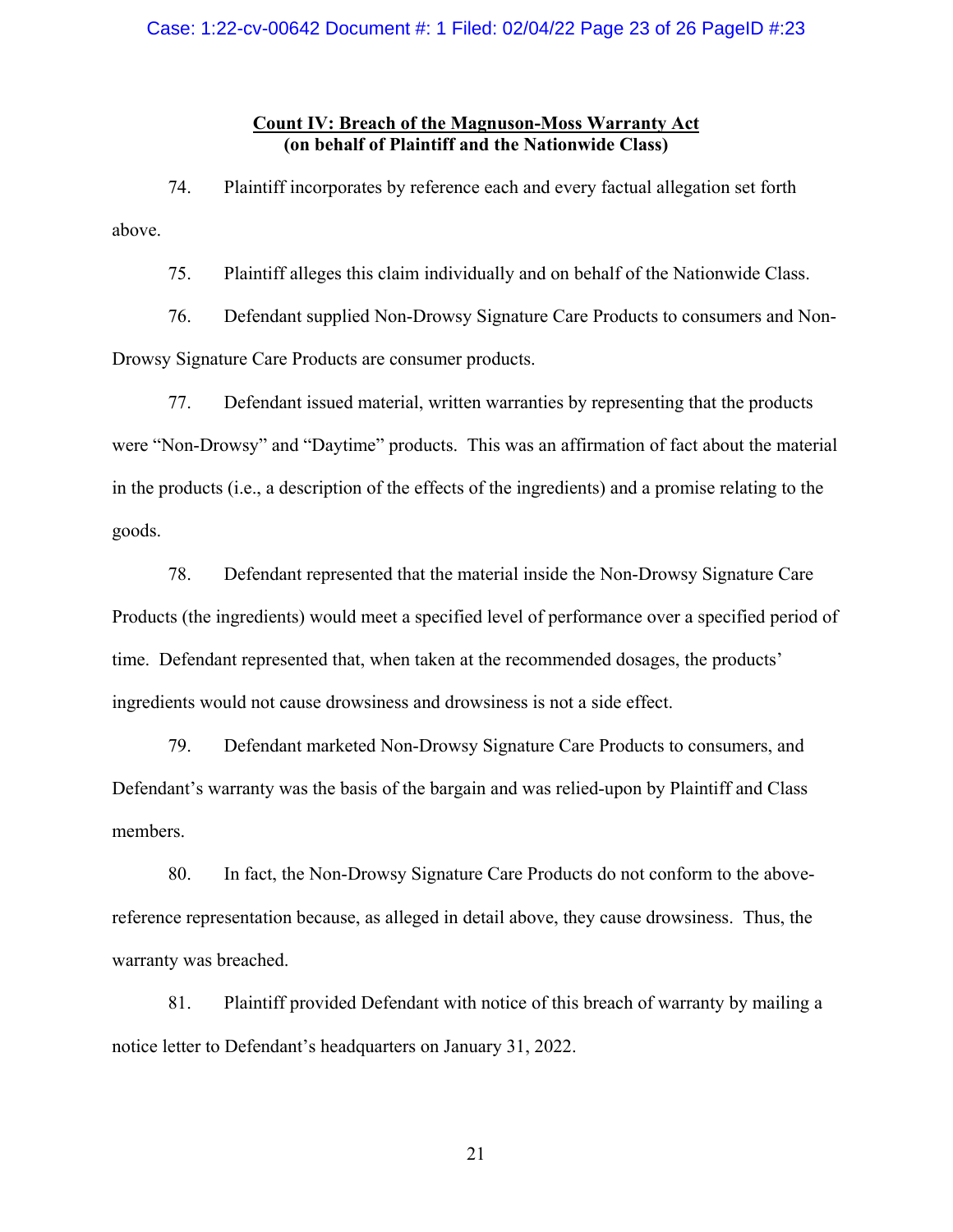#### Case: 1:22-cv-00642 Document #: 1 Filed: 02/04/22 Page 24 of 26 PageID #:24

82. Plaintiff and the Nationwide Class were injured as a direct and proximate result of Defendant's breach, and this breach was a substantial factor in causing harm, because (a) they would not have purchased the Non-Drowsy Signature Care Products if they had known that the products cause drowsiness, or (b) they overpaid for the products because the products are sold at a price premium due to the warranty.

### **Count V: Intentional Misrepresentation (on behalf of Plaintiff and the National Class)**

83. Plaintiff incorporates by reference each and every factual allegation set forth above.

84. Plaintiff alleges this claim individually and on behalf of the Nationwide Class.

85. As alleged in detail above, Defendant's labeling represented to Plaintiff and Class members that the Products do not cause drowsiness, that drowsiness is not a side effect of these products, and that the Products are for "Daytime" use.

86. These representations were false and misleading. As alleged above, the Products do cause drowsiness and drowsiness is a documented side effect.

87. As alleged in detail above, when Defendant made these misrepresentations, it knew that they were false, was reckless to the truth, or was willfully blind.

88. Defendant intended that Plaintiff and Class members rely on these representations and Plaintiff and class members read and reasonably relied on them.

89. Defendant's misrepresentations were a substantial factor and proximate cause in causing damages and losses to Plaintiff and Class members.

90. Plaintiff and Class members were injured as a direct and proximate result of Defendant's conduct because (a) they would not have purchased the Products if they had known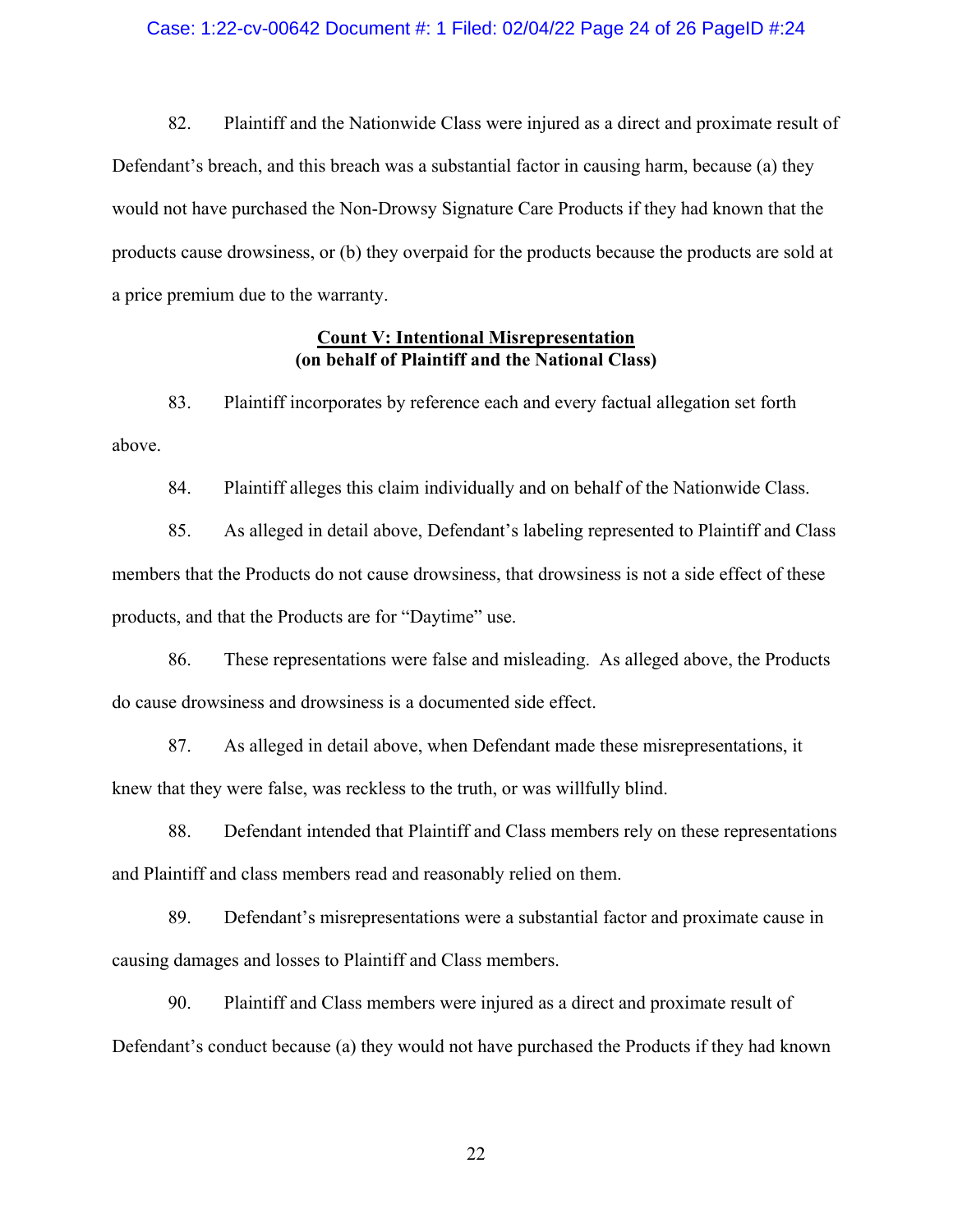## Case: 1:22-cv-00642 Document #: 1 Filed: 02/04/22 Page 25 of 26 PageID #:25

that the Products cause drowsiness, and/or (b) they overpaid for the Products because the Products are sold at a price premium due to the misrepresentation.

## **VI. Jury Demand.**

## 91. Plaintiff demands a jury trial on all issues so triable.

## **VII. Prayer for Relief.**

92. Plaintiff seeks the following relief for herself and the proposed class and subclasses:

- An order certifying the asserted claims, or issues raised, as a class action;
- A judgment in favor of Plaintiff and the proposed class;
- Damages, including statutory, treble, and punitive damages where applicable;
- Restitution;
- Disgorgement, and other just equitable relief;
- Pre- and post-judgment interest;
- An injunction prohibiting Defendant's deceptive conduct, as allowed by law;
- Reasonable attorneys' fees and costs, as allowed by law; and
- Any additional relief that the Court deems reasonable and just.

Date: February 4, 2022 Respectfully submitted,

By: **/s/** *Jonas Jacobson* Jonas Jacobson

> DOVEL & LUNER, LLP Jonas Jacobson (Cal. Bar No. 269912) Simon Franzini (Cal. Bar No. 287631) 201 Santa Monica Blvd., Suite 600 Santa Monica, CA 90401 (310) 656-7066 jonas@dovel.com simon@dovel.com